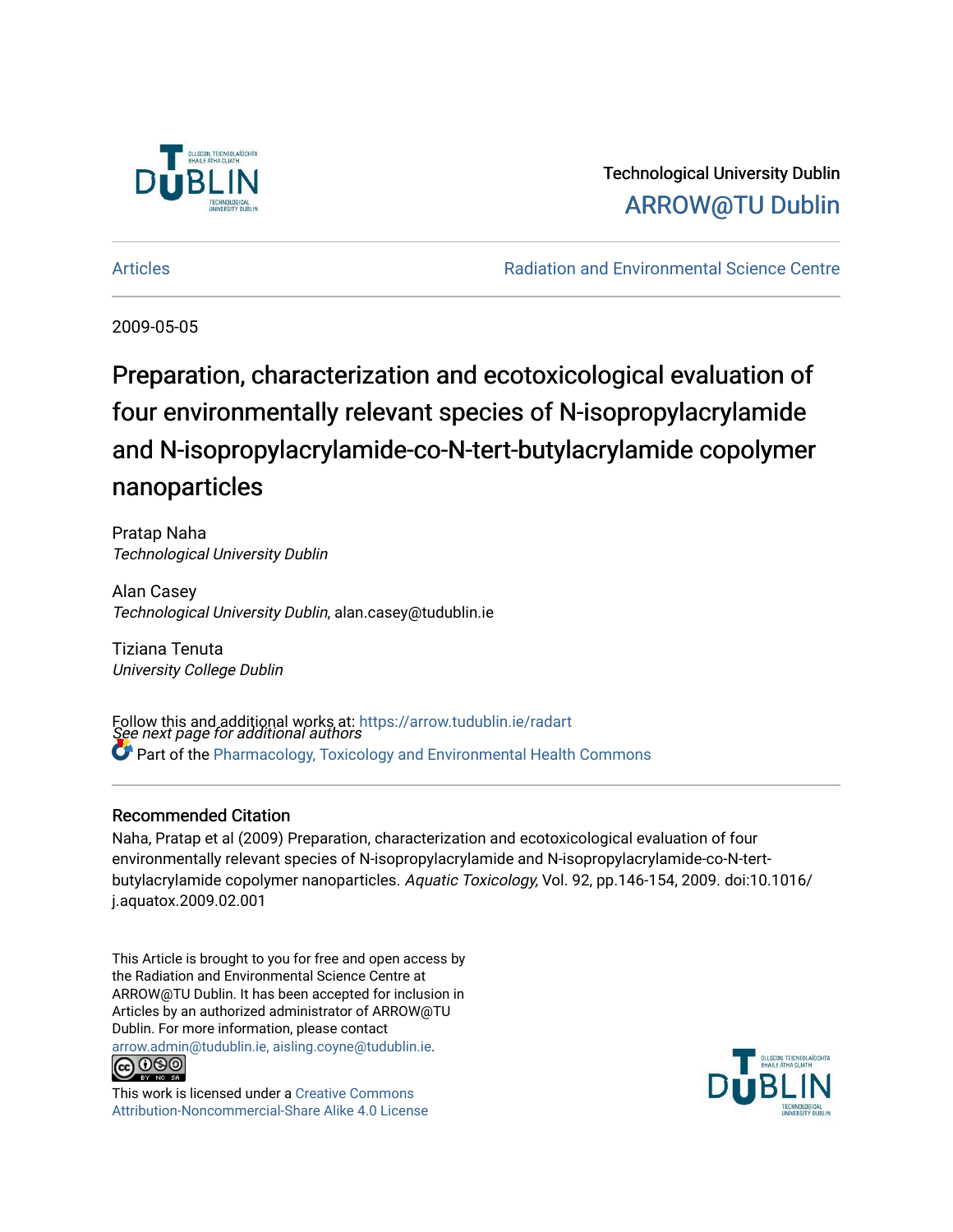### Authors

Pratap Naha, Alan Casey, Tiziana Tenuta, Iseult Lynch, Kenneth Dawson, Hugh Byrne, and Maria Davoren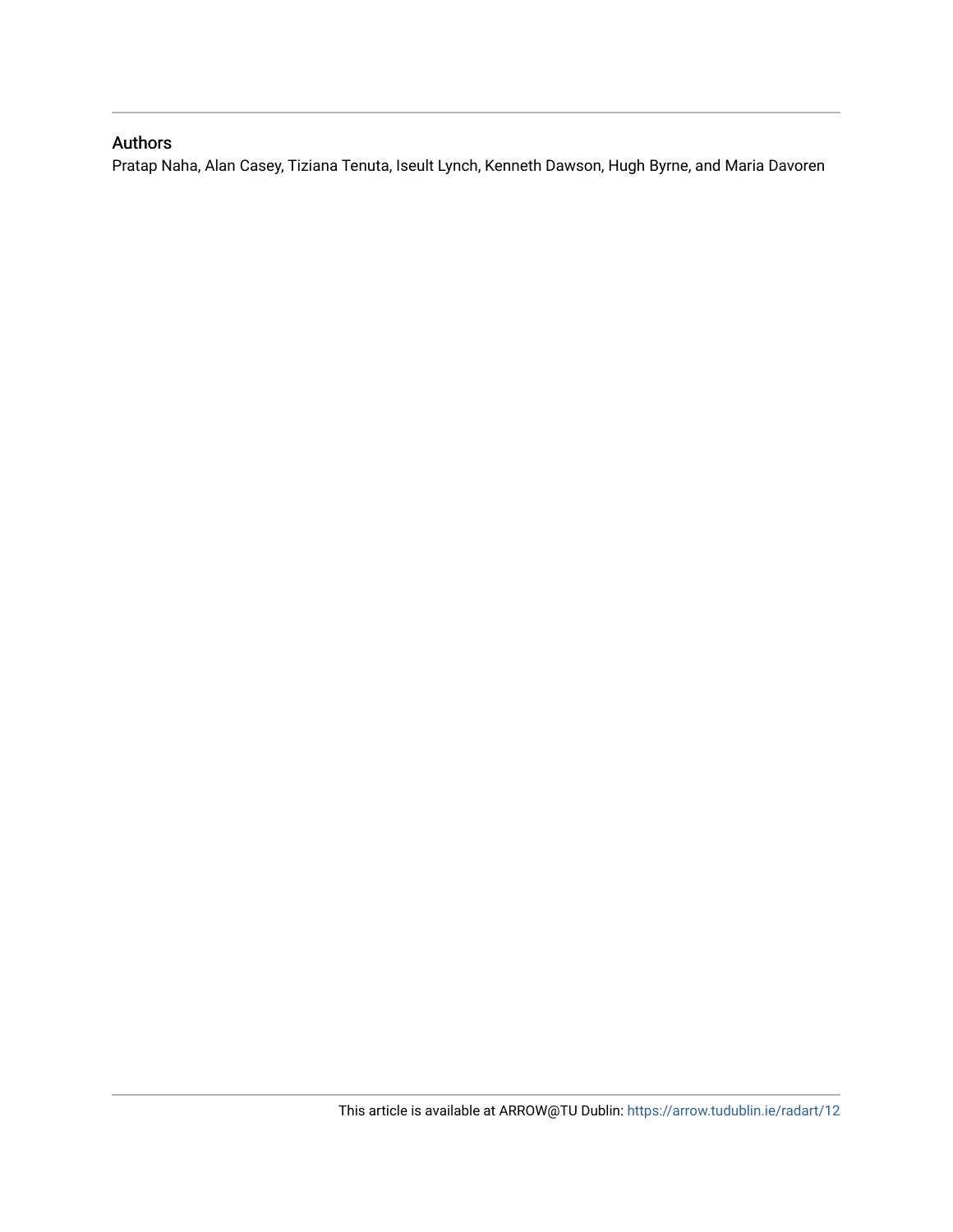**Preparation, Characterization and Ecotoxicological evaluation of Four** 

**Environmentally Relevant Species of** *N-isopropylacrylamide* **and** *N-*

*isopropylacrylamide-co- N-tert-butylacrylamide* **Copolymer Nanoparticles**.

# **Pratap C. Naha<sup>a</sup> , Alan Casey<sup>b</sup> , Tiziana Tenuta<sup>c</sup> , Iseult Lynch<sup>c</sup> , Kenneth A. Dawson<sup>c</sup> , Hugh J. Byrne<sup>b</sup> , Maria Davoren<sup>a</sup>**<sup>∗</sup>

**<sup>a</sup>Radiation and Environmental Science Centre, Focas Institute, Dublin Institute of Technology, Kevin Street, Dublin 8, Ireland.** 

**<sup>b</sup>Nanolab, Focas Institute, Dublin Institute of Technology, Kevin Street, Dublin 8, Ireland.** 

**<sup>c</sup>Centre for BioNano interactions, School of Chemistry and Chemical Biology and Conway Institute, University College Dublin, Belfield, Dublin 4, Ireland.** 

### <sup>∗</sup> **Corresponding Author**

Maria Davoren

Radiation and Environmental Science Centre, Focas Institute,

Dublin Institute of Technology

Kevin Street, Dublin 8. Ireland.

E-mail address: maria.davoren@dit.ie

Ph: + 353 1 4027974

Fax: + 353 1 4027904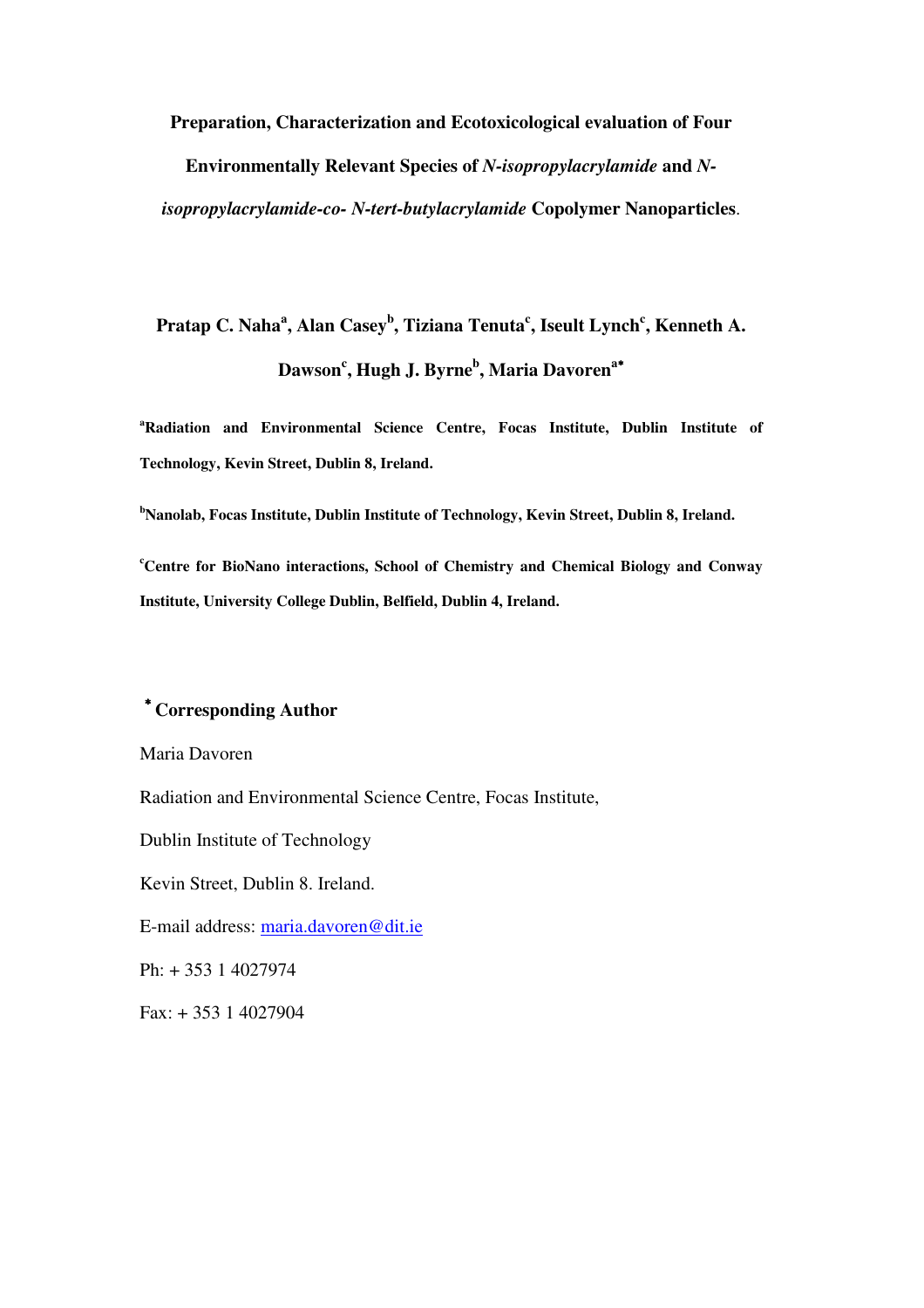#### **Abstract**

Poly *N*-isopropylacrylamide and *N*-isopropylacrylamide / *N*-tert-butylacrylamide copolymer nanoparticles of 50 to 70 nm were prepared by free radical polymerisation. The particle sizes of the copolymer nanoparticles were measured in the test media Milli-Q water, Algae Media, Daphnia Media and Microtox Diluent as a function of temperature. Whereas in Milli-Q water the particle size was seen to decrease above the lower critical solution temperature of the thermoresponsive polymer, in the test media it was seen to increase significantly, indicative of aggregation. At the temperatures employed for the ecotoxicological studies all particles, with the exception of the 50:50 copolymer existed as nanoparticles, however. The zeta potential of Poly *N*-isopropylacrylamide and *N*isopropylacrylamide / *N*-tert-butylacrylamide copolymer particles measured in the different media was seen to correlate well with the ratio of *N*-tert-butylacrylamide monomer and therefore the hydrophobicity of the particles. Ecotoxicological studies of the copolymer nanoparticles was performed using four test species *Vibrio fischeri, Pseudokirchneriella subcapitata*, *Daphnia magna*, *Thamnocephalus platyurus* and the cytotoxicity of the 100% Poly *N*isopropylacrylamide and 85:15 *N*-isopropylacrylamide / *N*-tert-butylacrylamide copolymer nanoparticles was evaluated using a salmonid cell line. Although no significant cytotoxicological response was recorded, significant ecotoxicological response was observed at particle concentrations of up to  $1000 \text{ mg } l^1$ . The ecotoxicological response was seen to correlate well with the ratio of *N*-tertbutylacrylamide monomer and therefore with the zeta potential of the nanoparticles. The toxic response in Daphnia Magna was seen to further correlate with the reduction in zeta potential pointing towards a contribution of secondary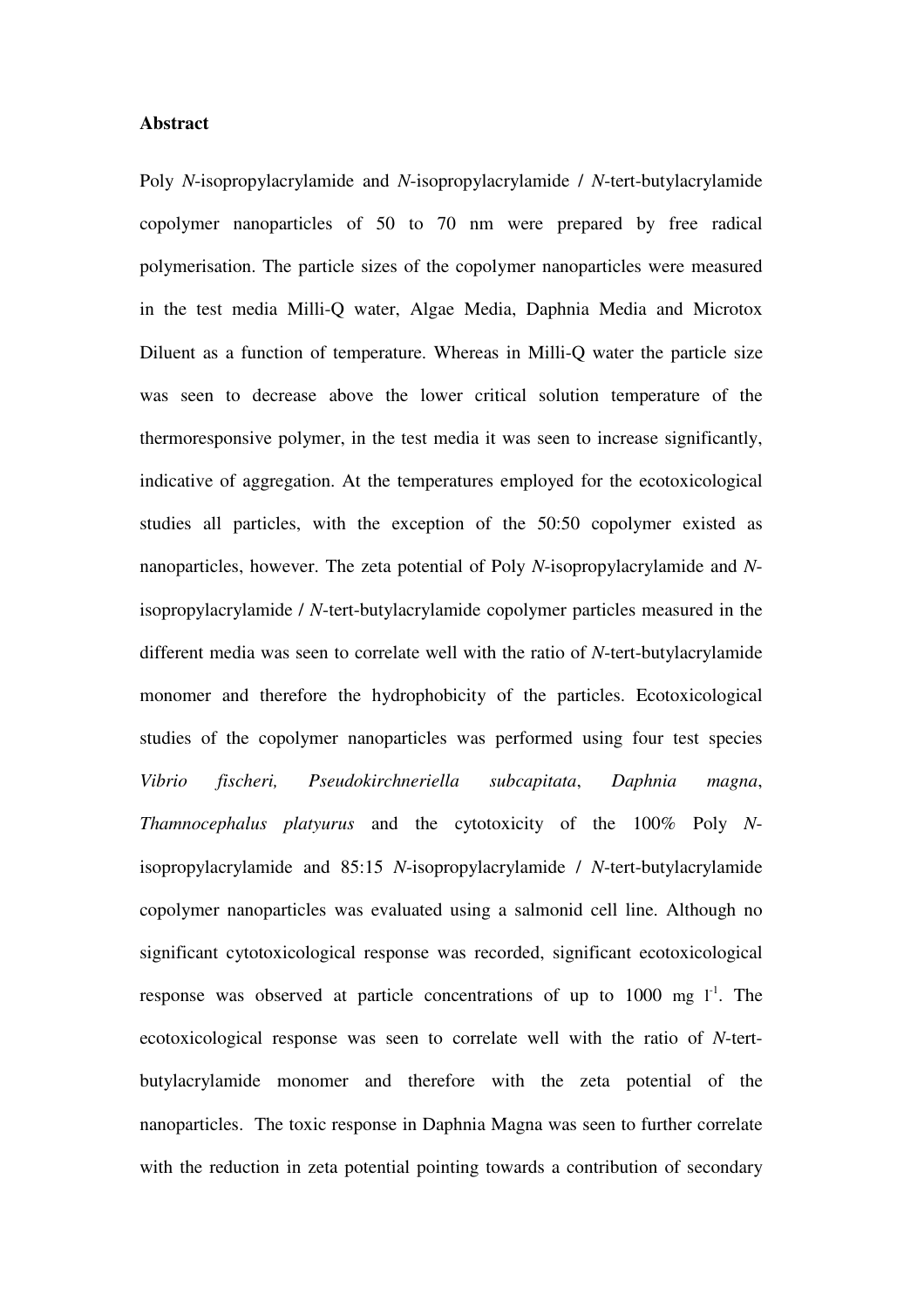effects due to modification of the medium. No correlation with particle size was observed. The sensitivity of the test species was seen to vary depending on copolymer composition. The relevance of the derived structure activity relationships is discussed.

**Keywords** *N*-isopropylacrylamide (NIPAM); *N*-tert-butylacrylamide (BAM); Ecotoxicity; Nanoparticles; Zeta potential; structure-activity relationships.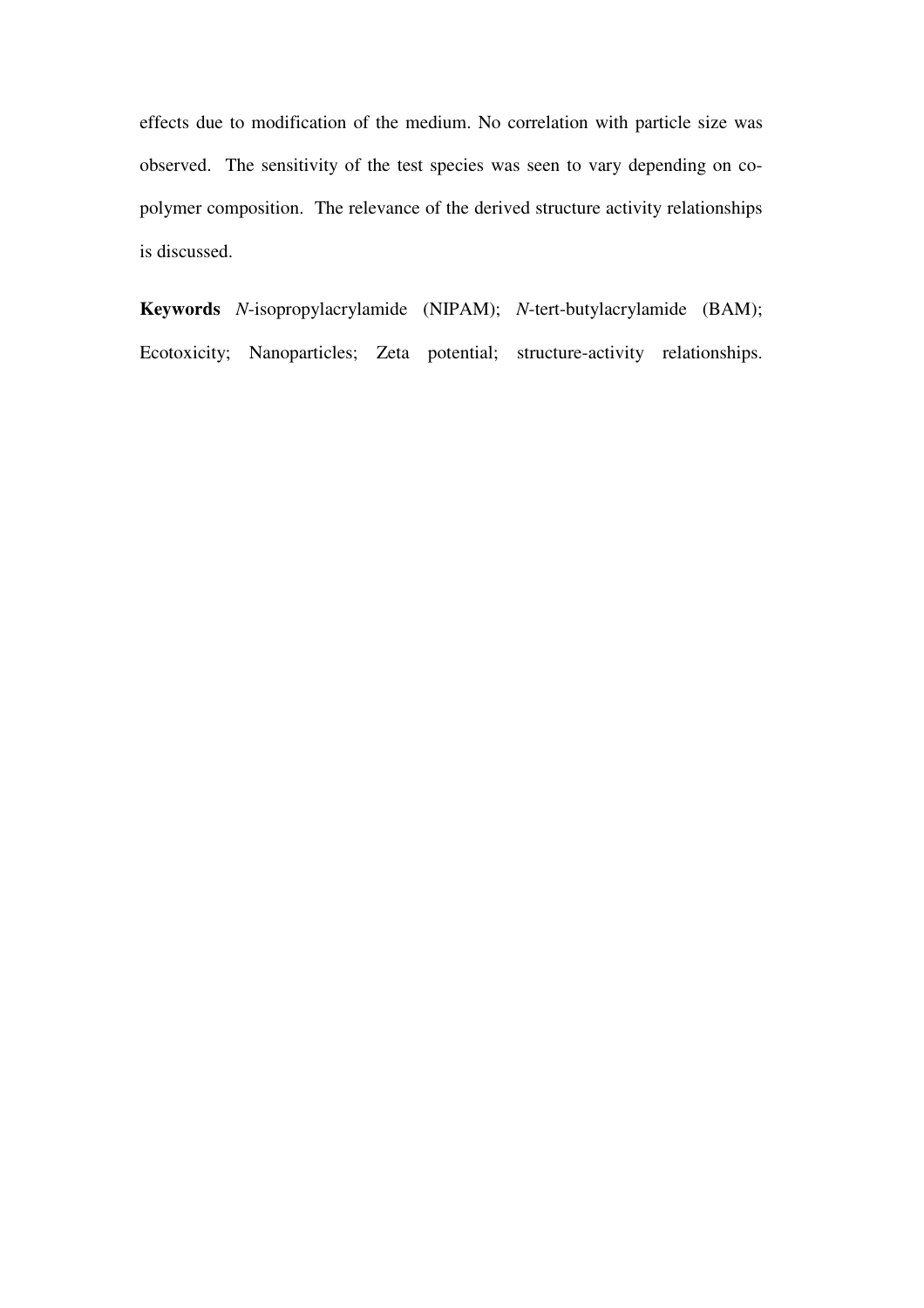#### **1. Introduction**

Polymeric nanoparticles are widely used in different aspects of the medical field in terms of diagnosis, tissue engineering and as drug delivery devices (Storrie and Mooney, 2006). Several polymeric micro- and nanoparticles have been used for the delivery of drugs and therapeutic proteins (Silva et al., 2006; Blasi et al., 2007). In particular polylactic-*co*-glycolic acid (PLGA) and poly-lactic acid (PLA) polymers, which are biodegradable in nature, show great potential and have been widely used in drug delivery systems (Ito et al., 2008; Naha et al., 2008a,b; Sun et al., 2008). Currently four other nanoparticles namely, polymer coated iron oxide nanoparticles, PEGylated liposomes, dendritic fullerenes, and fullerene derivative nanoparticles are being investigated in clinical trials for their anticancer activity (Dobrovolskaia and McNeil, 2007).

Poly *N*-isopropylacrylamide (PNIPAM) is a well known thermoresponsive polymer (Hsiue et al., 2002). It exhibits a lower critical solution temperature (LCST) of about  $32^{\circ}$ C in an aqueous medium (Xu et al., 2006). Copolymerisation of NIPAM with the more hydrophobic monomer *N*-tert-butylacrylamide (BAM) reduces the LCST of the resultant co-polymer compared to that of PNIPAM, increasingly so as the ratio of the BAM monomer in the co-polymer is increased. As the ratio of BAM increases, the amount of N-H groups exposed at the surface decreases, and the amount of  $-C$ - $(CH_3)$ <sup>3</sup> groups increases, reducing the hydrophillicity of the resulting copolymer. For example LCSTs for the polymers with monomer ratios NIPAM/BAM 85:15, NIPAM/BAM 65:35, NIPAM/BAM 50:50 are  $25^{\circ}$ C, 17<sup>o</sup>C and 12<sup>o</sup>C respectively (Lynch et al., 2005). Because of this reversible phase transition, PNIPAM has been widely used in the preparation of stimuli responsive systems for biomedical applications, such as in the controlled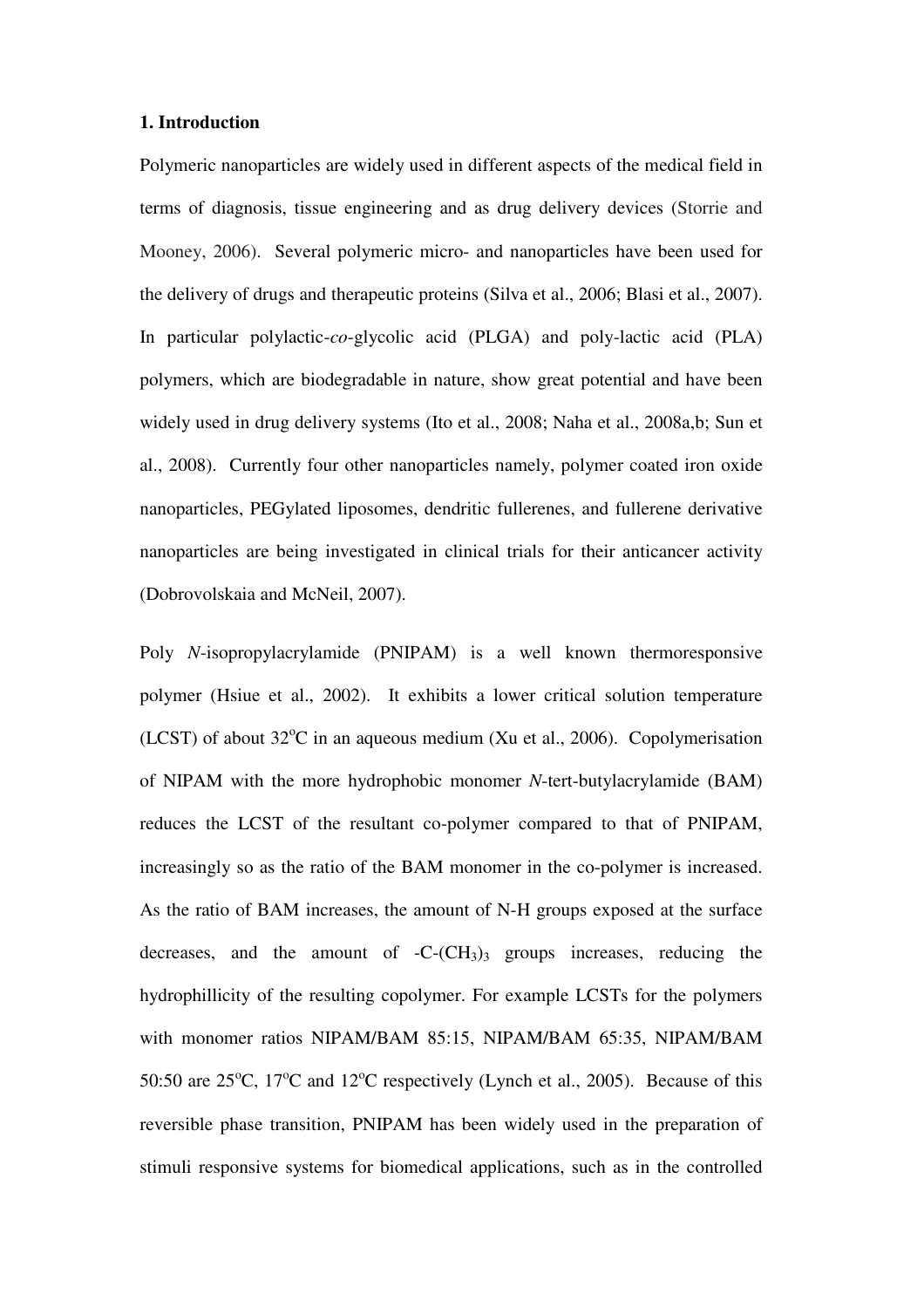release of drugs and in tissue engineering (Xu et al., 2004; Zhang et al., 2005; Kavanagh, 2005; Xu et al., 2006). PNIPAM has also been developed and proposed for controlled release of opthalmic drops for glaucoma therapy (Hsiue et al., 2002, 2003). Recently the effect of NIPAM/BAM copolymer nanoparticles of varying size and varying copolymer ratios on adsorption of proteins from plasma and the potential implications for biological interactions has been reported (Cedervall et al., 2007).

 As nanomaterials are currently being widely used in modern technology, there is an increasing need for information regarding the human health and environmental implications of these nanomaterials. To date the human health impacts of nanomaterials have received the greatest attention and it has been demonstrated through both *in vivo* and *in vitro* studies with mammalian test systems that the properties that make nanomaterials so attractive from a commercial application viewpoint (*e.g.* nanoparticle size and increased surface area) can also potentially be responsible for undesirable health effects (Oberdörster et al., 2005, Meng et al., 2007; Papageorgiou et al., 2007; Singh et al., 2007; Poland et al., 2008). Recently, several nanoparticles, including the NIPAM/BAM copolymer nanoparticles used here, were found to enhance the rate of protein fibrillation of β-2-microglobulin, which is implicated in dialysis related amyloidogenesis, in solution experiments at pH 2 by a surface catalysis type mechanism (Linse et al., 2007). More recently, the NIPAM/BAM copolymer particles have been shown to retard or even reverse the fibrillation of amyloid-β, the protein involved in Alzheimer's disease (Cabaleiro-Lago et al., 2008), also in solution experiments, indicating that such processes are complex and depend on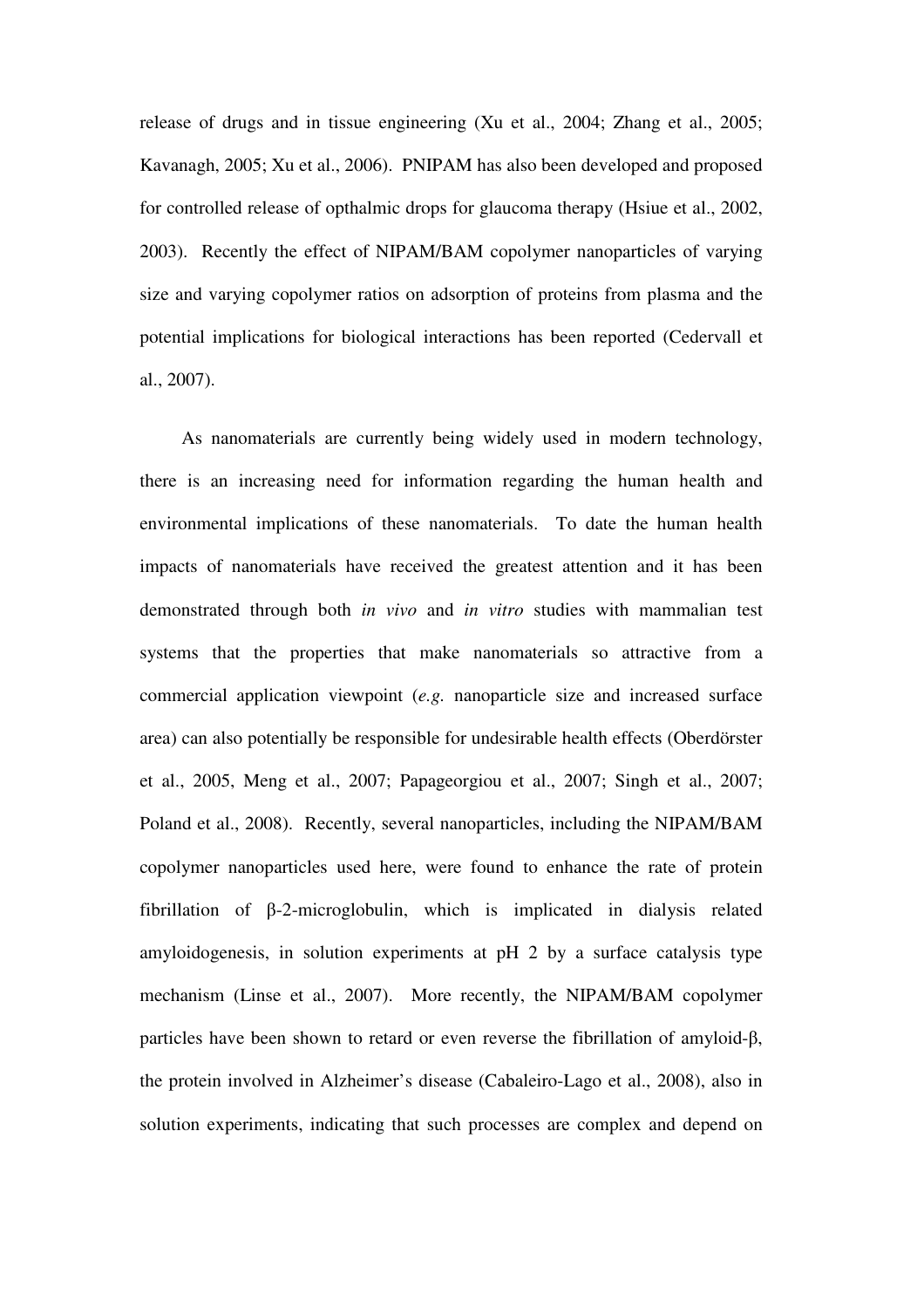the nature of both the particle and the protein. However, to our knowledge there have been no reports on the environmental impact of these copolymer particles.

The assessment of environmental effects requires an understanding of their mobility, reactivity, ecotoxicity and persistency (Nowack and Buchelli, 2007). Recently reports on the ecotoxicity of various nanomaterials have started to emerge in the literature. Of the studies conducted, the majority have focused on the carbon based materials (Lovern and Klaper, 2006; Zhu et al., 2006; Cheng et al., 2007; Lin and Xing, 2007; Smith et al., 2007; Baun et al., 2008; Lovern et al., 2007) but there have also been recent reports on the ecotoxicological evaluation of various metal based nanomaterials (Lovern et al., 2007; Federici et al., 2007; Heinlaan et al., 2008; Gagńe et al., 2008; Mortimer et al., 2008) and dendrimers (Mortimer et al., 2008). These studies have looked at various aquatic species representing the different trophic levels (decomposer, primary producer, invertebrates and vertebrates).

The aim of the present investigation was therefore the preparation, characterisation and ecotoxicological assessment of PNIPAM and NIPAM/BAM copolymer nanoparticles. Variation of the co-polymerisation ratio from 100% NIPAM through NIPAM/BAM 85:15, NIPAM/BAM 65:35 and NIPAM/AM 50:50 allowed a systematic variation of the surface chemistry which manifested as changes in the Zeta potential, facilitating the establishment of structure-activity relationships. Since these particles are thermosensitive, the particle size was measured as a function of temperature. The surface area of the particles was measured by BET. Investigation of the acute ecotoxicological effects of PNIPAM and NIPAM/BAM copolymer particles was conducted using a battery of bioassays representing different trophic levels. The tests employed included a bacterial species, a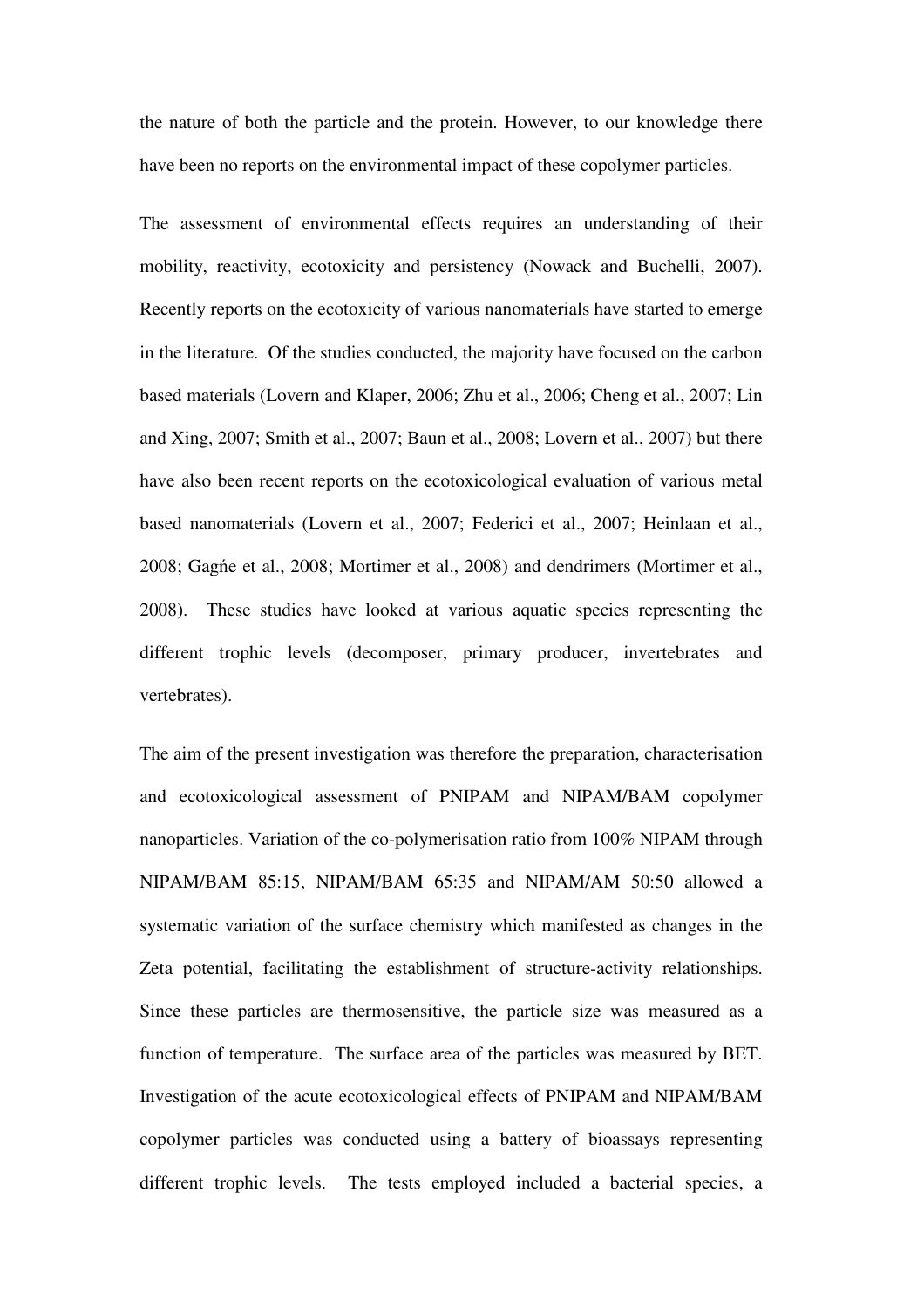unicellular algae species and two crustaceans. In addition, the cytotoxicity of PNIPAM and NIPAM/BAM (85:15) copolymer particles was investigated in a salmonid fish cell line.

#### **2. Materials and methods**

#### *2.1 Test compounds*

Poly *N-iso*propylacrylamide (PNIPAM) and *N-iso*propylacrylamide-co-*N-tert*butylacrylamide (NIPAM/BAM) copolymer particles with three different ratios of the comonomers (85:15, 65:35, and 50:50 NIPAM/BAM) were synthesised by free radical polymerisation. The procedure for the synthesis was as follows: 2.8g monomers (in the appropriate wt/wt ratio), and 0.28g crosslinker (N,Nmethylenebisacrylamide) was dissolved in 190 ml MilliQ water [MQ] with 0.8 g SDS and degassed by bubbling with nitrogen gas for 30 minutes. Polymerisation was induced by adding 0.095g ammonium persulfate initiator in 10 ml MQ water and heating at 70°C for 4 hours. Particles were extensively dialysed against MQ water for several weeks, changing the water daily, until no traces of monomers, crosslinker, initiator or SDS could be detected by proton NMR (spectra acquired in  $D_2O$  using a 500 MHz Varian Inova spectrometer). Particles were freeze-dried and stored in the fridge until used. Transmission Electron Microscopy measurements confirmed the as produced particles to be of size 30-50 nm in the dry state [based on I. Lynch, personal communication].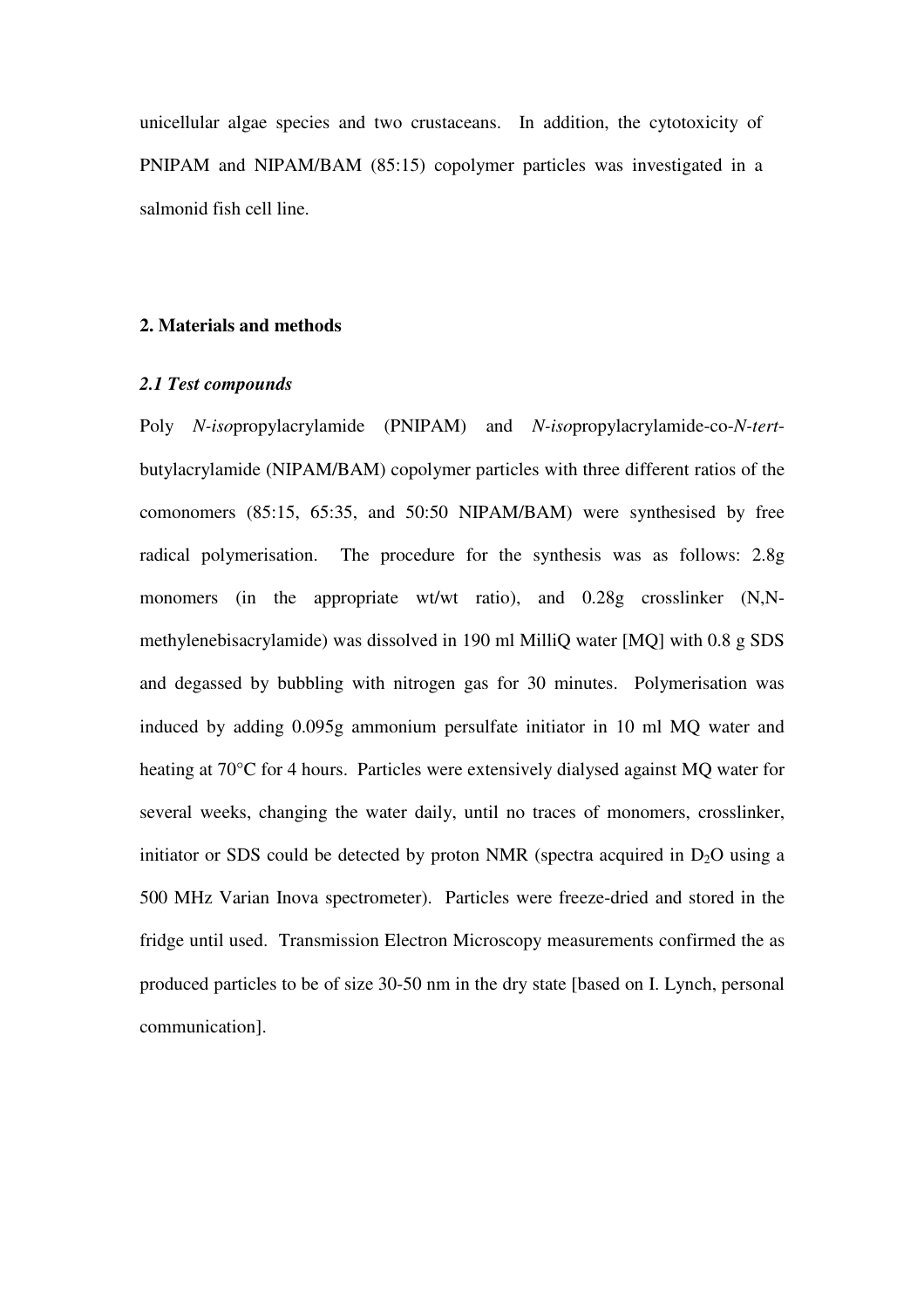Due to the inverse solubility of PNIPAM and NIPAM/BAM particles, solutions were prepared by dispersing the particles on ice to ensure good solubility of the particles (i.e. to ensure that the solutions are below the lower critical solution temperature of the particles and thus that polymer-water contacts are more favourable than polymer-polymer contacts resulting in uptake of water and swelling of the particles), before gradually warming them to the test conditions.

 Phenol (CAS No. 108-95-2) and potassium dichromate (CAS No. 7778-50-9) were purchased from Sigma-Aldrich (Ireland) and employed as reference toxicants (positive controls) to validate the test procedures.

#### *2.2. Particle Characterisation*

#### *2.2.1 Particle size measurement*

The particle size distributions of all particles in the appropriate assay media were analyzed using a Zeta sizer (Malvern Instruments, UK). For a typical experiment approximately 1.5 ml of a 1000 µg/ml concentration suspension of nanoparticles in MQ water and the respective assay media (*i.e.* algal medium [AM], *Daphnia* medium [DM] and Microtox<sup>®</sup> diluent [MD]) were analysed as a function of temperature from  $0^{\circ}C$  to  $30^{\circ}$ C with an interval of  $5^{\circ}$ C.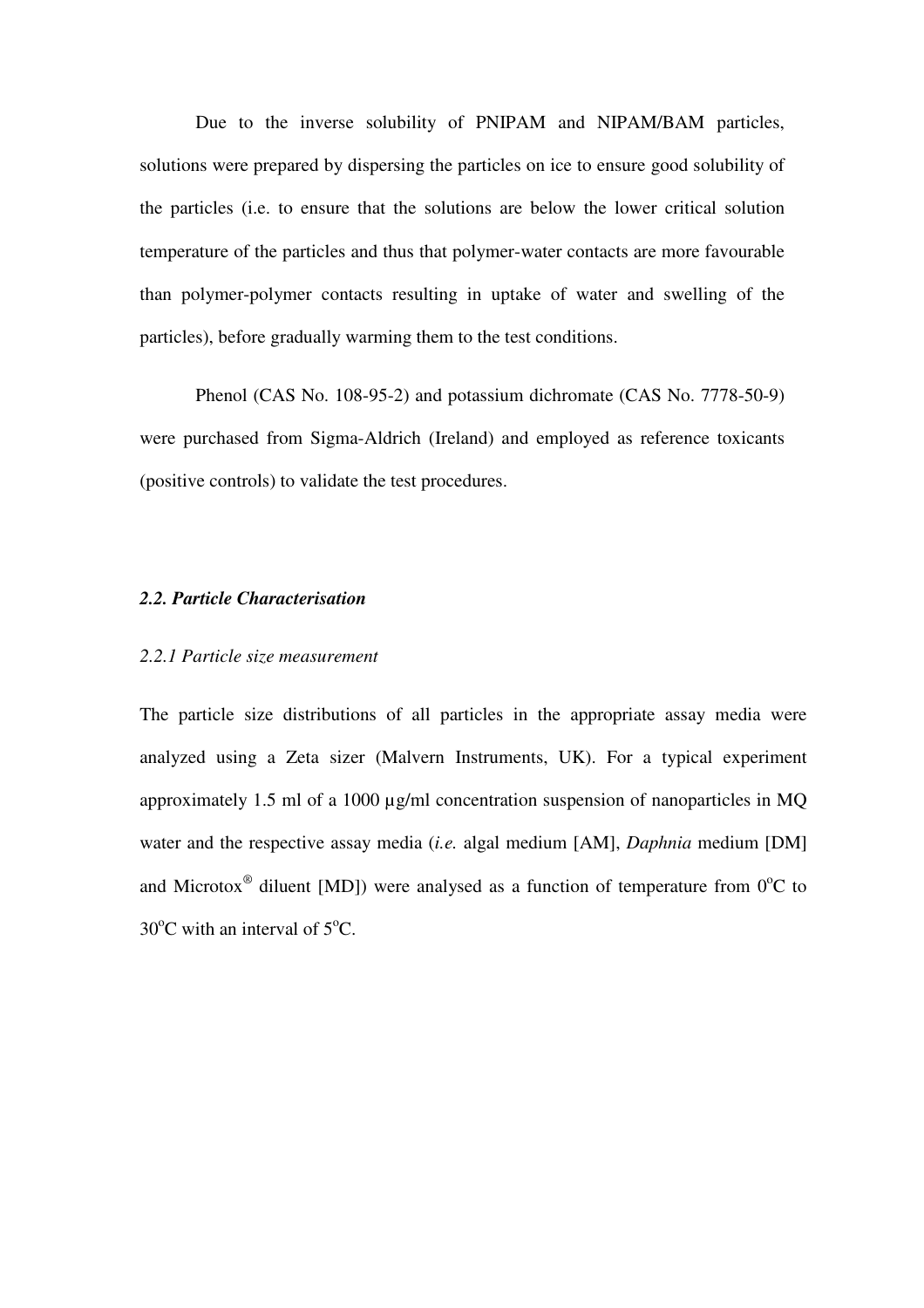#### *2.2.2 Zeta potential measurement*

The Zeta potential of all particles in MQ water and the respective assay media was measured using the Zeta sizer (Malvern Instruments, UK). Although the zeta potential are also affected by temperature (size), measurements were conducted at  $20^{\circ}$ C only, using a concentration of 1000 µg/ml.

#### *2.2.3 Surface Area measurement*

BET surface area measurements were performed using a Gemini series surface area analyser (Micromeritics, USA). Approximately 0.5 g particles of each of the materials were degassed with nitrogen gas at a constant temperature of  $25^{\circ}$ C for two hours prior to surface area measurements being recorded.

#### *2.3 Ecotoxicity tests*

Each ecotoxicity test was performed in two stages. A preliminary or range finding test was conducted which determined the range of concentrations of interest for the definitive test. The definitive test used a concentration range (at least five concentrations) in which effects were likely to occur thereby permitting the calculation of the respective Effective Concentrations ( $EC_{10}$ ,  $EC_{50}$ ) or Lethal Concentrations  $(LC_{10}, LC_{50})$  No Observed Effect Concentration (NOEC), and Lowest Observed Effect Concentration (LOEC). The acute toxicity of PNIPAM and each of the NIPAM/BAM copolymer particles was investigated in four test systems representing different trophic levels. The cytotoxicity of PNIPAM and PNIPAM/BAM 85:15 was also evaluated in the RTG-2 salmonid fish cell line.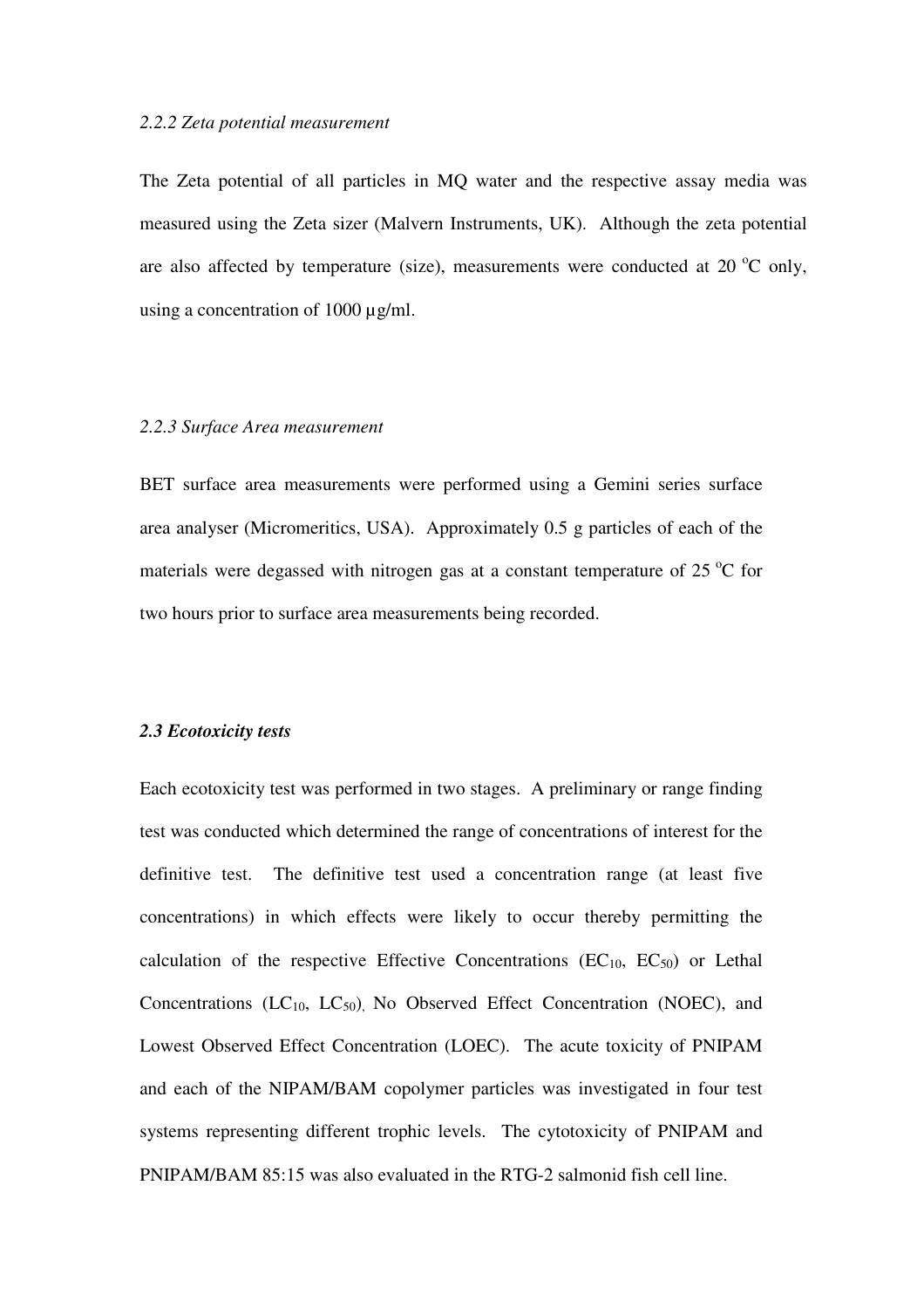The acute toxicity of PNIPAM and each of the PNIPAM/BAM copolymers to the marine bacterium *Vibrio fischeri* was determined using the 90% basic test for aqueous extract protocol (Azur Environmental Ltd, 1998). Lyophilised *Vibrio fischeri* bacteria (NRRL B-11177) and all Microtox $^{\circledR}$  reagents were obtained from SDI Europe, Hampshire, UK. Exposure was carried out at  $15^{\circ}$ C in Microtox<sup>®</sup> diluent. Phenol was used as a reference chemical and a basic test for phenol was run for every fresh vial of bacteria to ensure the validity of all tests. Readings of bioluminescent response were measured using a Microtox® Model 500 analyser and the acute toxicity data was obtained and analysed using the MicrotoxOmni software (SDI Europe, Hampshire, UK). Five, fifteen and thirty minute  $EC_{50}$  tests were performed.

#### *2.3.2 Microalgae growth inhibition assay*

Assessment of the acute toxicity of the materials to the freshwater algae *Pseudokirchneriella subcapitata* was conducted in accordance with OECD Guideline 201 (2002). *Pseudokirchneriella subcapitata* CCAP 278/4 was obtained from the Culture Collection of Algae and Protozoa (CCAP) Argyll, Scotland. All microalgae growth inhibition tests were conducted at  $20 \pm 1$ <sup>o</sup>C with continuous shaking at 100 rpm and continuous illumination of 10,000 lx. The initial algal density of all flasks was  $1x10^4$  cell ml<sup>-1</sup> in a final volume of 20 ml. Negative controls were incorporated for each test containing only algal growth media and algal inoculum. The cell density of each replicate was measured after 72 h using a Neubauer Improved (Bright-Line) chamber (Brand, Germany). Average specific growth rate  $(\mu)$  and percentage inhibition of average specific growth rate (%Ir) relative to controls were calculated for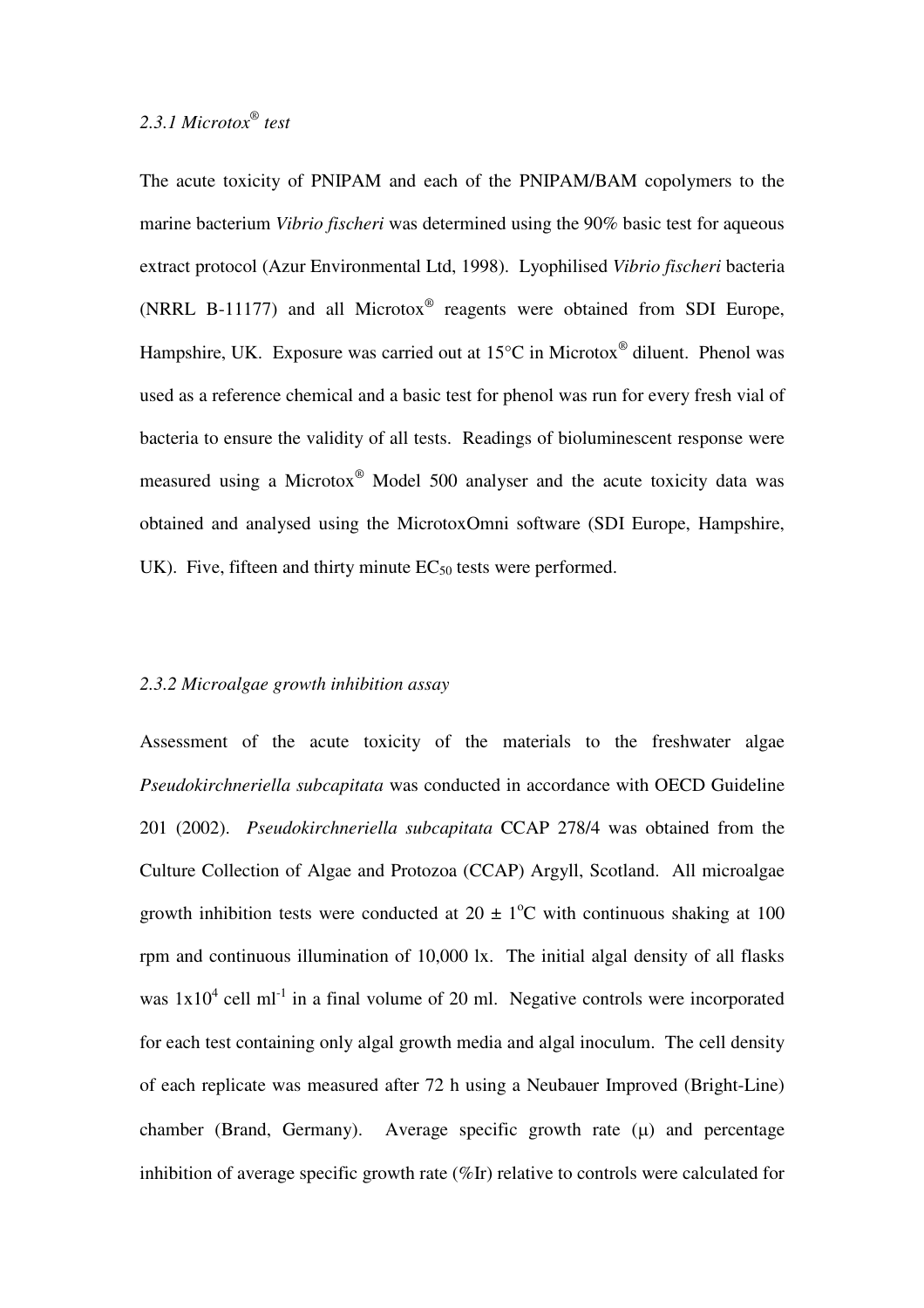each concentration. The reference chemical potassium dichromate was employed as a positive control to ensure validity of the test method.

#### *2.3.3. Thamnotoxkit FTM*

The acute toxicity of the materials was also evaluated using the freshwater shrimp *Thamnocephalus platyurus*. This toxicity test was purchased in kit form from SDI Europe (Hampshire, UK) and the test was performed according to manufacturer's instructions (Thamnotoxkit  $F^{^{TM}}$ , 1995). Briefly, the test is a 24 h LC<sub>50</sub> bioassay, which is performed in a 24-well test plate using instars II–III larvae of the shrimp, which are hatched from cysts. Hatching was initiated 24 h prior to the start of the test. Upon hatching, shrimp were exposed to various concentrations of PNIPAM and each NIPAM/BAM copolymer nanoparticle and incubated at  $25^{\circ}$ C for 24 h in the dark. The test endpoint was mortality. The number of dead shrimp for each concentration was recorded and the respective  $LC_{50}$  was determined. Potassium dichromate was used as a positive control.

#### *2.3.4. Daphnia magna acute immobilisation assay.*

Acute toxicity immobilization tests were performed on each of the nanoparticles according to the British standard (BS EN ISO 6341, 1996). *Daphnia magna* were originally obtained from TNO laboratories (the Netherlands) and were cultured in static conditions at  $20 \pm 1$ <sup>o</sup>C and under 16 h/8 h light/dark photoperiod. Daphnid sensitivity was verified by determining the  $24$  h  $EC_{50}$  using potassium dichromate. Acute toxicity tests were performed on *Daphnia magna* neonates that were less than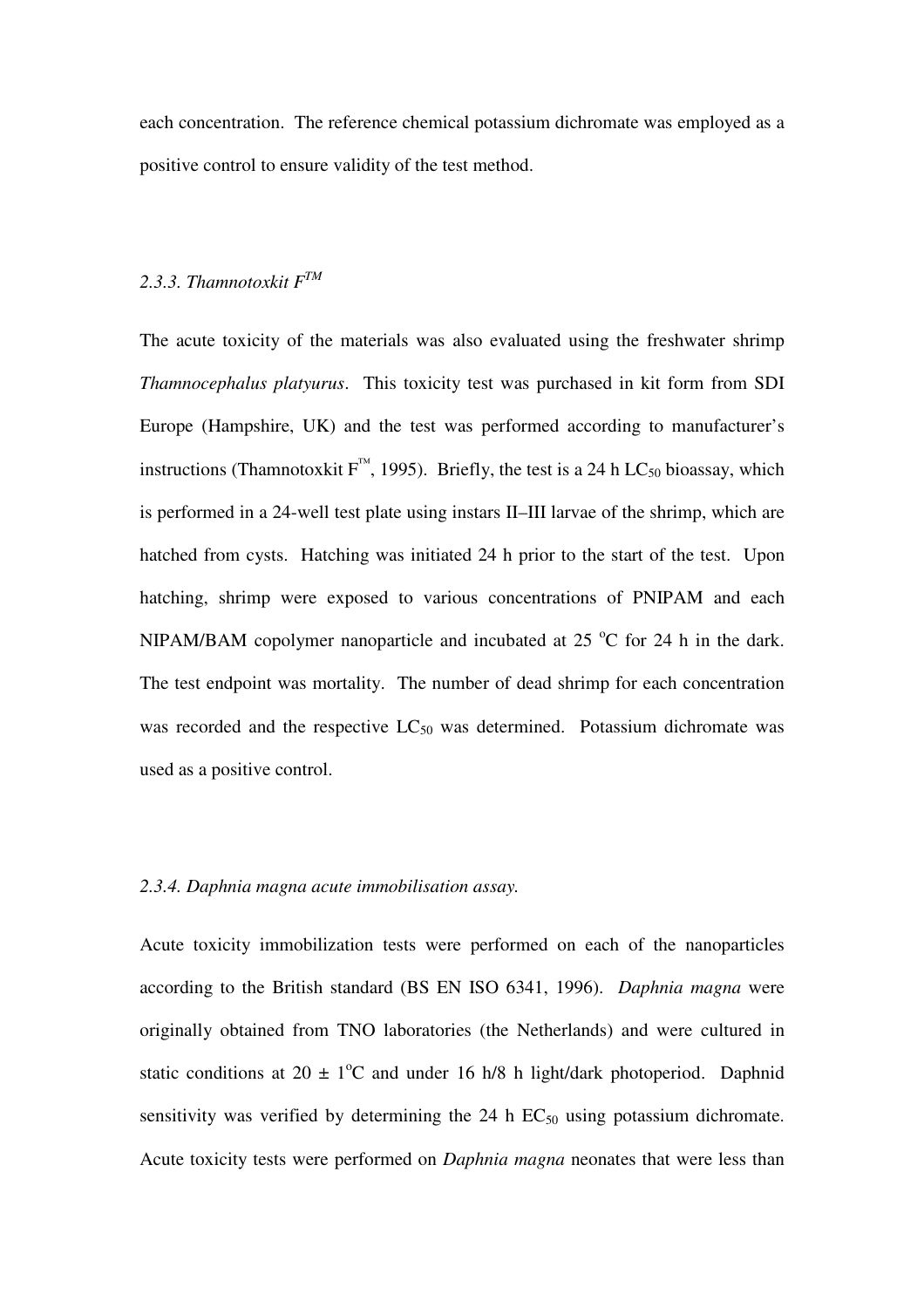24 h old. Four replicates were tested for each test concentration and five neonates were used in each replicate. There was no feeding during the tests. Immobilisation (no independent movement after gentle agitation of the test liquid for 15 s) was determined visually after 24 and 48 h.

#### *2.3.5. Cell culture*

RTG-2 cells (Catalogue no. 90102529), a rainbow trout gonadal cell line, were used for the cytotoxicity testing of PNIPAM and NIPAM/BAM 85:15 only. These cells were obtained from the European Collection of Cell Cultures (Salisbury, UK). Cells were maintained in Dulbecco's Modified Medium Nutrient Mixture/F-12 Ham (DMEM) supplemented with 10% foetal calf serum (FCS) and 45 IU  $ml^{-1}$  penicillin, 45  $\mu$ g ml<sup>-1</sup> streptomycin. The RTG-2 medium was also supplemented with 25mM HEPES and 1% non-essential amino acids. Cultures were maintained in a refrigerated incubator at a temperature of 20°C under normoxic atmosphere.

*2.3.5.1. Cytotoxicity assays.* For cytotoxicity tests, wells were plated with 100 µl of the following cell suspension concentrations: 2 x  $10^5$  cells per ml for 24 h exposure periods, 1.8 x  $10^5$  cells per ml for the 48 h exposures, and 1.6 x  $10^5$  cells per ml for the 72 and 96 h exposure periods (Davoren et al., 2005). Test particles were prepared in a reduced serum medium (5% FCS) to lessen the effects of the particles binding serum proteins. Fish cells were exposed to the nanoparticles in a range of concentrations (mg  $I^{-1}$ ) based on the preliminary range finding tests with the cell line. Six replicate wells were used for each control and test concentration per microplate.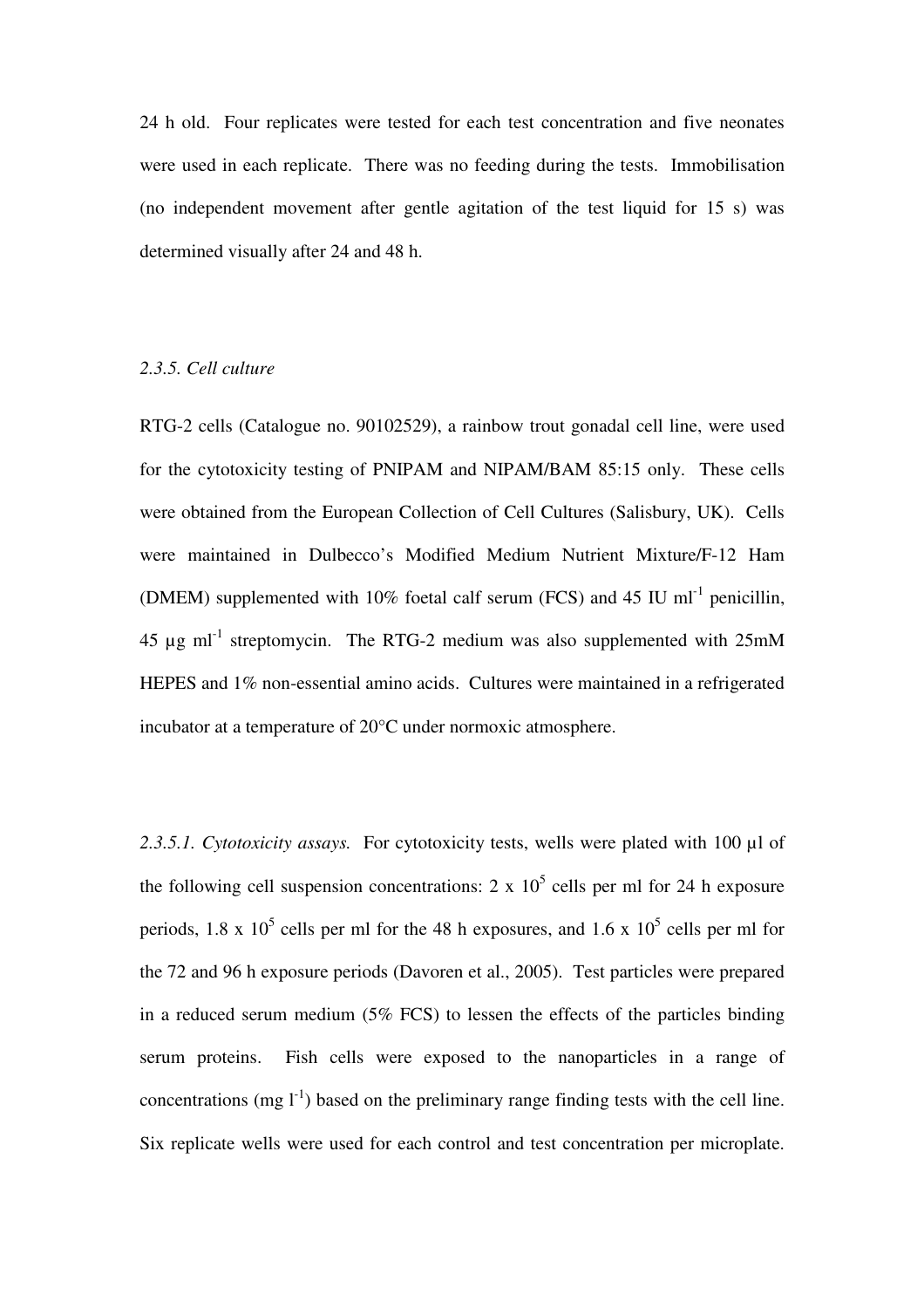The test medium was removed; cell monolayers washed with phosphate buffered saline (PBS) and prepared for the cytotoxicity assays. The Alamar Blue (AB) and Neutral Red (NR) assays were subsequently conducted on the same set of plates, as previously described (Davoren and Fogarty, 2006).

#### *2.4 Statistics*

All experiments were conducted in at least triplicate (three independent experiments). Toxicity was expressed as mean percentage inhibition for the Microtox® (bioluminescence), *P*. *subcapitata (*growth) and *D*. *magna* (immobilisation) and percentage mortality was measured for the *T*. *platyurus* assay. Fluorescence (AB and NR assays) as fluorescent units (FUs) was quantified using a microplate reader (TECAN GENios, Grödig, Austria). Raw data from cell cytotoxicity assays were collated and analyzed using Microsoft Excel® (Microsoft Corporation, Redmond, WA). Cytotoxicity was expressed as mean percentage inhibition relative to the unexposed control  $\pm$  standard deviation (SD). Statistical analyses were carried out using one-way analyses of variance (ANOVA) followed by Dunnett's multiple comparison tests. Statistical significance was accepted at  $P \leq 0.05$  for all tests. Toxicity data was fitted to a sigmoidal curve and a four parameter logistic model used to calculate EC/LC<sub>50</sub> values. This analysis was preformed using Xlfit3<sup>™</sup> a curve fitting add-in for Microsoft® Excel (ID Business Solutions, UK).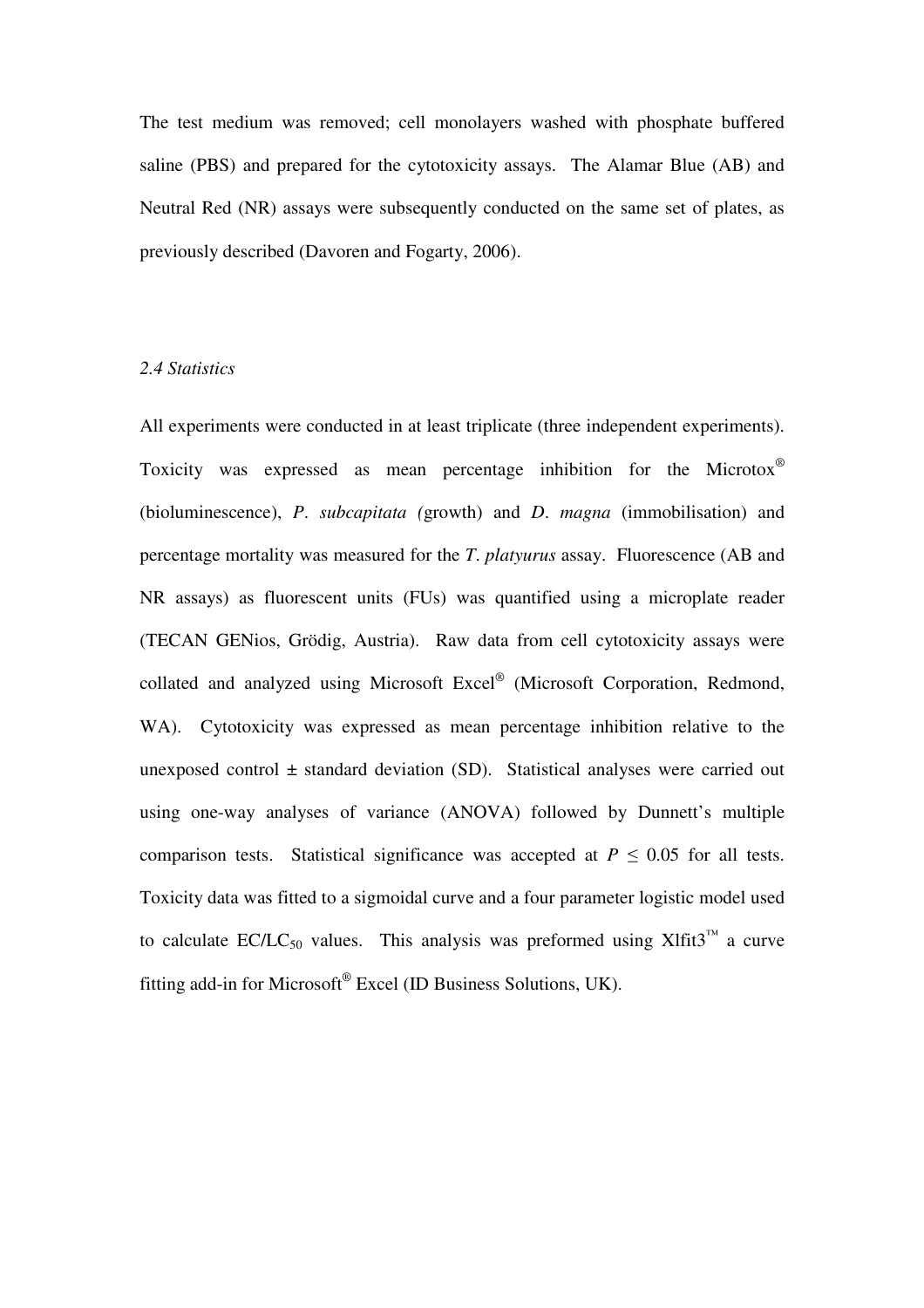#### *3. Results*

#### *3.1 Nanoparticle characterisation*

#### *3.1.1 Particle size measurement*

The average particle sizes of PNIPAM, and the various NIPAM/BAM copolymer nanoparticles were measured as a function of increasing temperature. PNIPAM and NIPAM/BAM copolymers are thermoresponsive in nature. When the temperature is raised above the LCST the polymer undergoes a phase transition and the random coil structure (hydrophilic state) collapses to form a globular structure (hydrophobic state) (Xu et al., 2006).

This behaviour of decreasing particle size with increasing temperature is demonstrated well by the temperature dependence of the nanoparticles when prepared in MQ water (data not shown). In our experiments the particle size of NIPAM and NIPAM/BAM copolymer nanoparticles were found to increase with increasing temperature when they were prepared in other media, however, as presented in Figure 1 for the example of the Microtox® diluent, MD. For the 50:50 copolymer, the particle size is seen to begin to increase significantly at  $\sim10^{\circ}$ C, close to its LCST and the particle size becomes as high as microns. This dramatic increase of particle size is characteristic of aggregation. The 63:35 and 85:15 copolymer particles remain unaggregated until  $\sim 15^{\circ}$ C and 20 $^{\circ}$ C respectively and the 100% PNIPAM until 25 $^{\circ}$ C. Table 1 lists the average particle size of the various co-polymer particles in the respective test media, at the temperatures at which the respective tests were conducted. With the exception of the 50:50 copolymer, all particles are unaggregated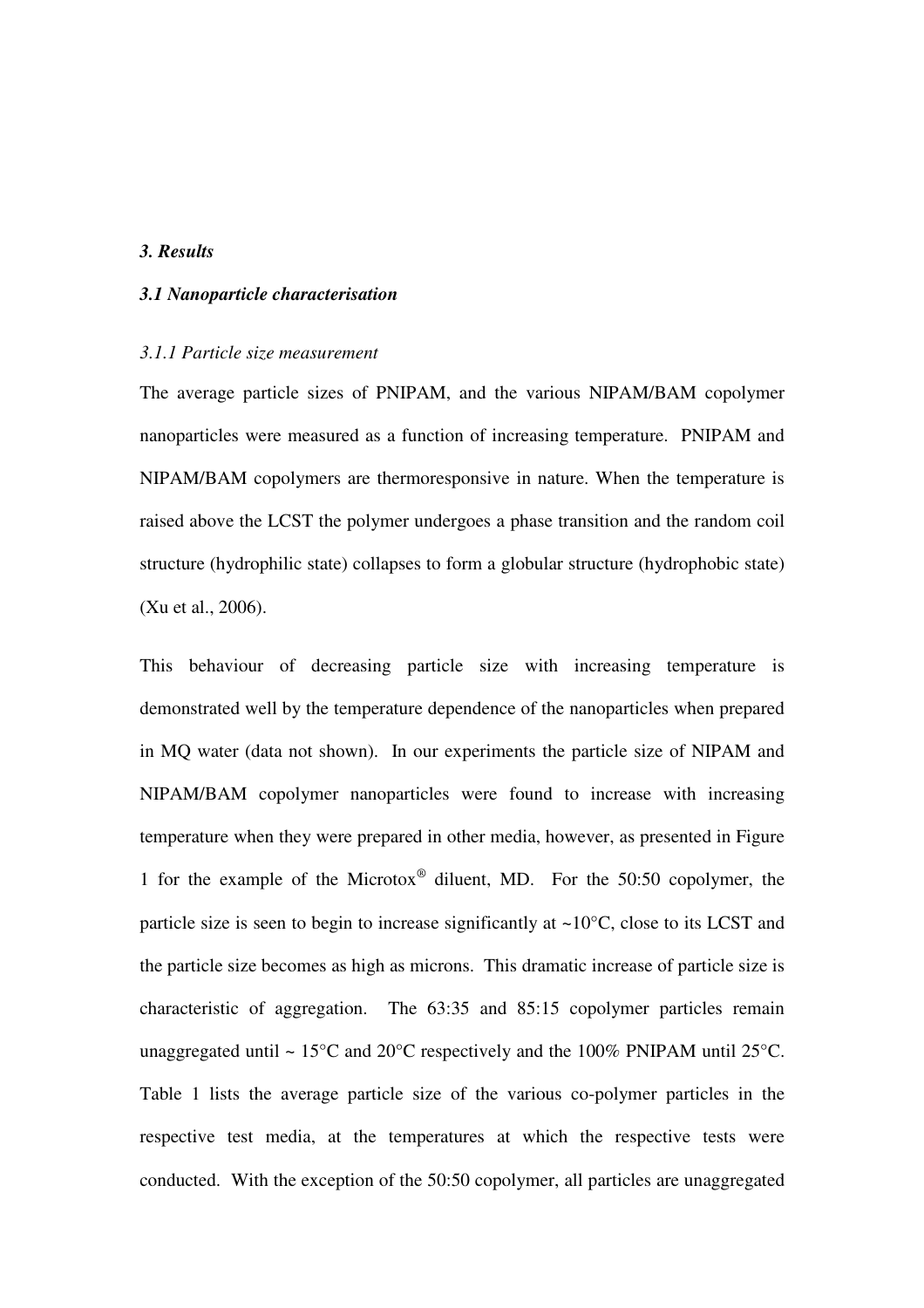at the concentrations and temperatures employed for the eco- toxicological studies. In cell culture medium, both the 50:50 and 65:35 copolymer particles were seen to be highly aggregated at 20°C, and so were not tested.

#### *3.1.2 Zeta potential measurement*

The zeta potentials of PNIPAM and the different NIPAM/BAM copolymer particles was measured in the various test media; MQ water, MD, AM, and DM. The results are shown in Figure 2. For all media types, increasing the ratio of BAM in the copolymer nanoparticles was shown to cause a decrease in their zeta potential. No correlation between zeta potential and particle size was observed.

#### *3.1.3 Surface Area measurement*

The surface area of PNIPAM, NIPAM/BAM 85:15, NIPAM/BAM 65:35 and NIPAM/BAM 50:50 particles was found to be  $5.77 \pm 0.07$  m<sup>2</sup>/g,  $9.57 \pm 0.06$  m<sup>2</sup>/g, 14.1  $\pm$  0.1 m<sup>2</sup>/g and 8.5  $\pm$  0.1 m<sup>2</sup>/g respectively. With the exception of the 50:50 copolymer, the surface areas correlate reasonably with the particle size.

#### *3.2 Ecotoxicity*

Testing of reference chemicals in tandem with the polymer nanoparticles was carried out to ensure the validity of each test method. Phenol was used as the reference chemical to validate the Microtox<sup>®</sup> acute test and the 5 min  $EC_{50}$  was determined as 16.5 mg/L. This was in accordance with the Microtox® acute toxicity basic test procedures (Azur Environmental, 1998) which stipulates values between 13 and 26 mg/L. In the algal growth inhibition test with *P. subcapitata* a 72 h  $EC_{50}$  of 1.3 mg/L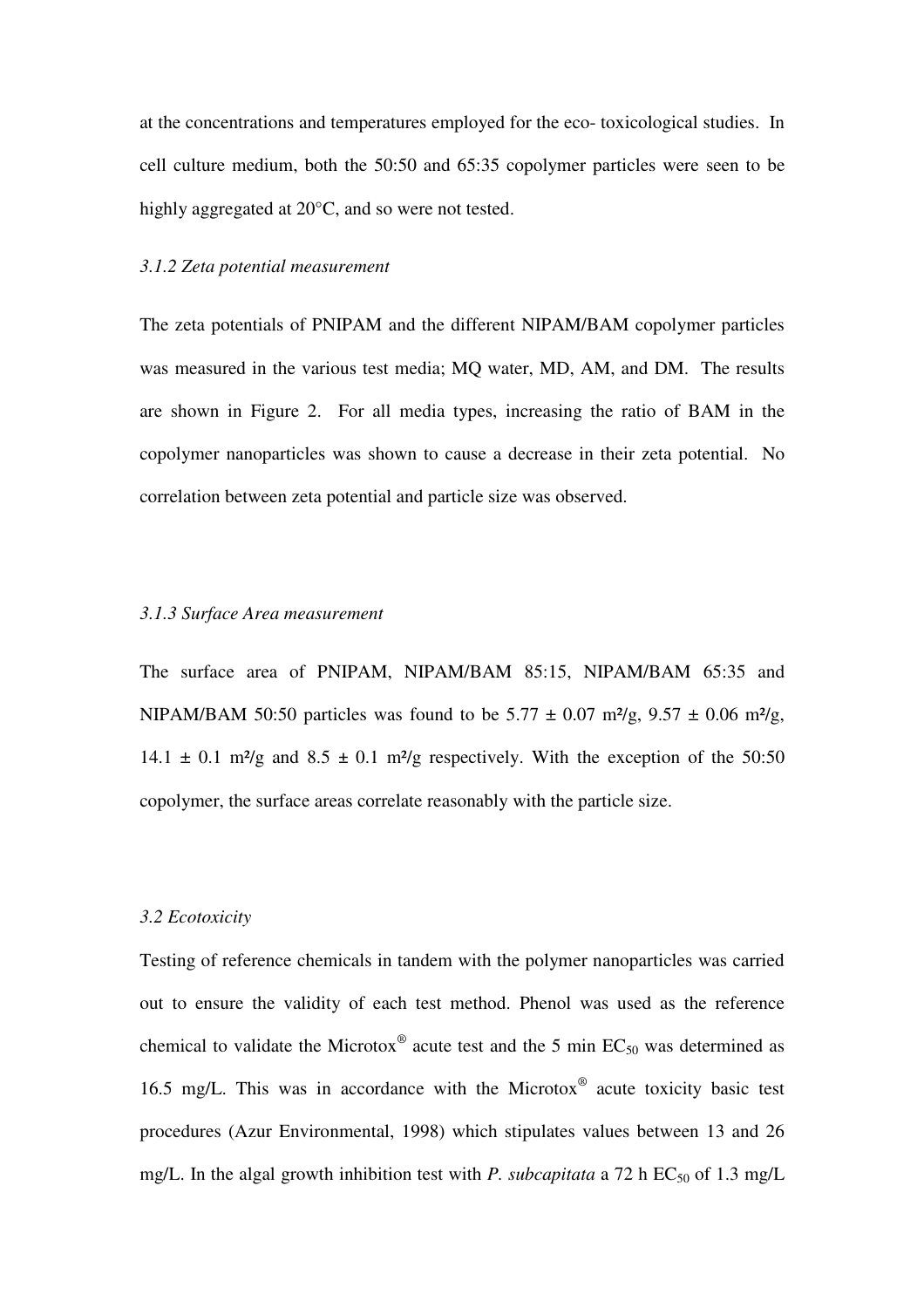was determined for the reference toxicant potassium dichromate which showed good agreement with published results (Nyholm, 1990). The *T. platyurus* bioassay determined a 24h  $LC_{50}$  value of 0.1 mg/L for the reference chemical potassium dichromate. This value was within the range reported in the test procedure Thamnotoxkit F (1995) protocol. In the *D* . magna test a 24h  $EC_{50}$  value of 0.1 mg/L was determined with the reference chemical potassium dichromate with was consistent with that published in the standard test guideline (BS EN ISO 6341, 1996).

No mortality was observed in the negative controls for the *T. platyurus* or *Daphnia* bioassay at any of the endpoints investigated.

The dose dependent effects of the PNIPAM and NIPAM/BAM particles in the algal tests are shown in Figure 3. The effects of each of the materials on the invertebrate *Daphnia magna* and *Thamnocephalus platyurus* are presented in Figures 4 and 5 respectively. The cytotoxicity of P(NIPAM) and NIPAM/BAM 85:15 particles was tested in the concentration range  $25-1000$  mg  $1^{-1}$ in the RTG-2 cell line at four time points up to 96 h. No significant toxicity was found at any of the test concentrations with either of the endpoints studied at any of the time points (results not shown).

#### *3.2.1 Ecotoxicity test results with PNIPAM*

The results of the ecotoxicity assessment of PNIPAM particles with the four test systems are presented in Table 2. Employing the calculated ecotoxicity value  $(EC_{50}/LC_{50})$ , in terms of species sensitivity the ranking order for PNIPAM particles is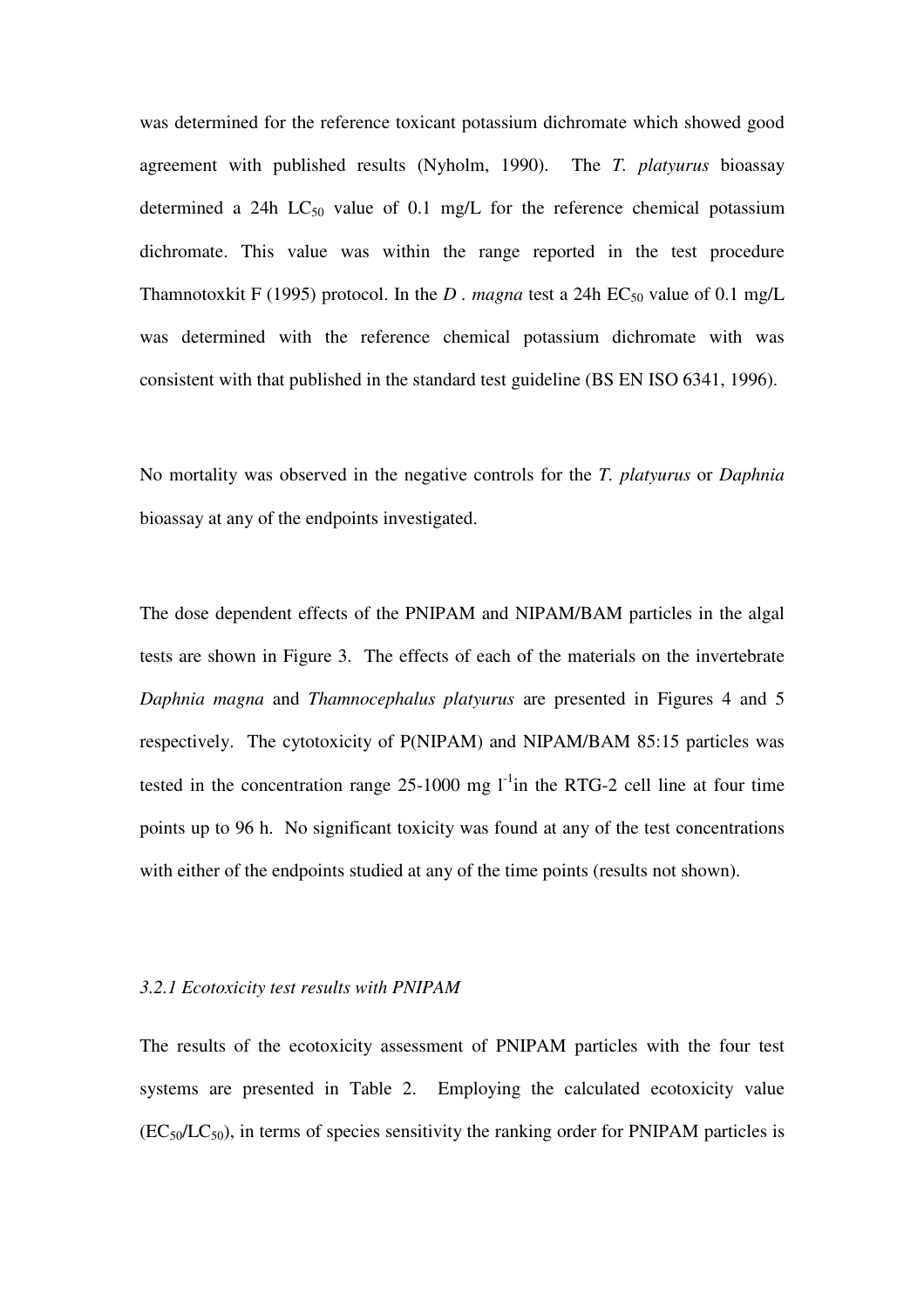as follows *Daphnia magna* <sup>&</sup>gt; *Thamnocephalus platyurus* > *Vibrio fischeri* <sup>&</sup>gt; *Pseudokirchneriella subcapitata*.

#### *3.2.2 Ecotoxicity test results with NIPAM/BAM 85:15*

The results of the ecotoxicity evaluation of NIPAM/BAM 85:15 with the test systems are presented in Table 3. Based on the calculated ecotoxicity value  $(EC_{50}/LC_{50})$ , in terms of species sensitivity, the ranking order for NIPAM/BAM 85:15 nanoparticles is as follows *Daphnia magna* <sup>&</sup>gt; *Thamnocephalus platyurus* > *Vibrio fischeri* <sup>&</sup>gt; *Pseudokirchneriella subcapitata*, as was the case for the parent polymer PNIPAM.

#### *3.2.3 Ecotoxicity tests with NIPAM/BAM 65:35*

The results of the ecotoxicity assessment of NIPAM/BAM 65:35 particles with the different test systems are presented in Table 4. Employing the calculated ecotoxicity value  $(EC_{50}/LC_{50})$ , in terms of species sensitivity the ranking order for NIPAM/BAM 65:35 particles is as follows *Vibrio fischeri* > *Daphnia magna* <sup>&</sup>gt; *Thamnocephalus platyurus* > *Pseudokirchneriella subcapitata.* 

#### *3.2.4 Ecotoxicity tests with NIPAM/BAM 50:50*

The results for NIPAM/BAM 50:50 particles from the different test systems are presented in Table 5. Employing the calculated ecotoxicity value  $(EC_{50}/LC_{50})$  in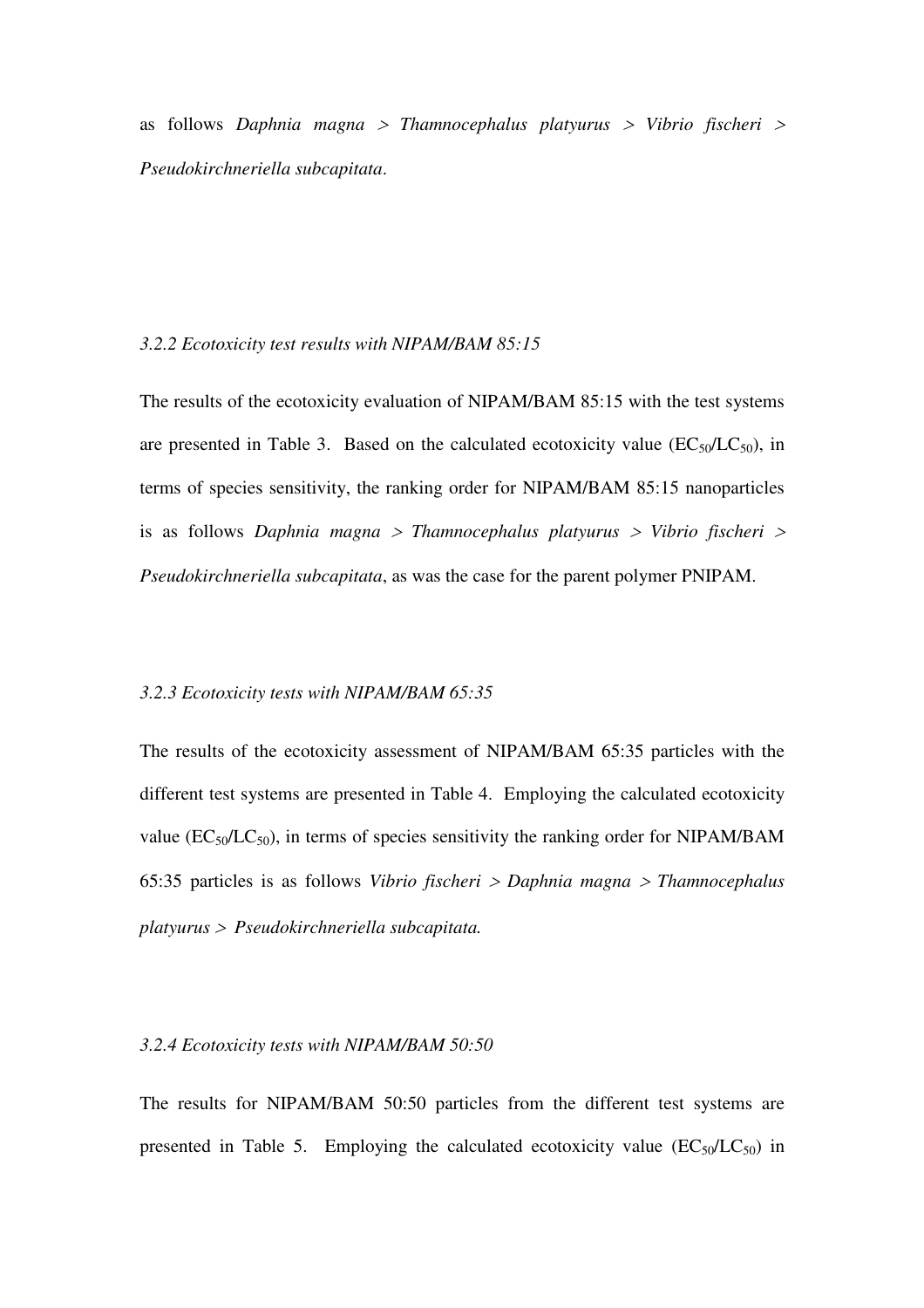terms of species sensitivity the ranking order for NIPAM/BAM 50:50 nanoparticles to the test species is as follows *Vibrio fischeri* > *Daphnia magna* <sup>&</sup>gt; *Thamnocephalus platyurus* > *Pseudokirchneriella subcapitata.* 

#### **4. Discussion**

The particle size of the different materials was measured in different media. The expected particle size decrease as a function of temperature expected for these thermoresponsive polymers is observed only in the MQ environment. The particle size of NIPAM and NIPAM/BAM copolymer nanoparticles was found to increase with increase in temperature in AM, DM, and MD media, however, the average particle size increasing to several microns as the materials under go the phase transition. This behaviour is characteristic of aggregation., as a consequence of the screening effect of the salts in the various test media. It is proposed therefore that the particles interact with different components of the media and aggregate when the temperature is increased above the respective LCST.

The zeta potential of PNIPAM and the different NIPAM/BAM copolymer nanoparticles was shown to decrease (NIPAM < NIPAM/BAM 85:15 < NIPAM/BAM 65:35 < NIPAM/BAM 50:50) with increasing BAM ratio as presented in Figure 2. This increasingly negative value of the zeta potential of the co-polymer particle surface is consistent with the reduced hydrophillicity (as determined by contact angle measurements) as a result of the increased BAM content (Lynch et al., 2005; Allen et al., 2003). A similar trend was observed with all the media tested but was most significant when the nanoparticles were tested in MQ water. Such a decrease in the zeta potential of nanoparticles in growth media is commonly observed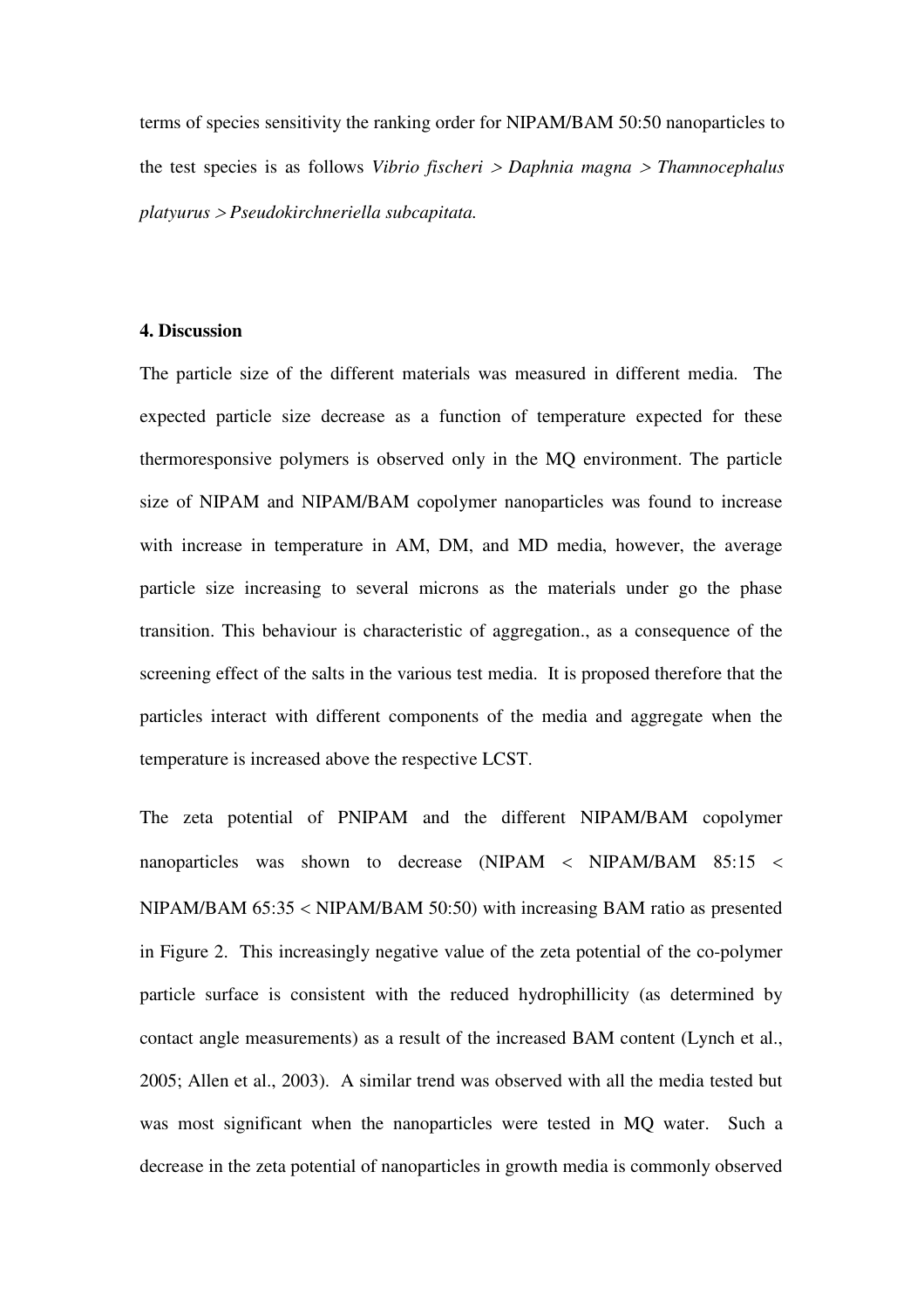(Hang et al., 2007) and is attributable to shielding of the potential due to adsorption of and/or interaction with components of the medium by the nanoparticles, supporting the conclusions of the particle size measurements.

In terms of response, Poly *N*-isopropylacrylamide particles were found to be the least toxic among all the NIPAM/BAM copolymer particles tested in this study. The most sensitive test species to PNIPAM nanoparticles was the *Daphnia magna* (48 hour  $EC_{50}$  413.6 mg  $1^{-1}$ ) and the least sensitive test species was the *Pseudokirchneriella subcapitata* (72 hour  $EC_{50} > 1000$  mg l<sup>-1</sup>).

The NIPAM/BAM 85:15 nanoparticles demonstrated a very similar toxicity profile to PNIPAM with *Daphnia magna* being the most sensitive test species (48 hour EC<sub>50</sub> is 449.6 mg  $1^{-1}$ ) and *Pseudokirchneriella subcapitata* the least sensitive (72 hour EC<sub>50</sub> is  $> 1000$  mg l<sup>-1</sup>).

NIPAM/BAM 65:35 nanoparticles were shown to be more toxic than PNIPAM and, and this increase in toxicity was attributed to the increase in BAM ratio in the copolymer nanoparticles. There was a change in the test species sensitivity to this particle in comparison to PNIPAM and NIPAM/BAM 85:15 nanoparticles with the bacterium *Vibrio fischeri* (5 minutes  $EC_{50}$  40.5 mg  $l^{-1}$ ) showing greater sensitivity than the *Daphnia magna* bioassay in this case. The least sensitive test species are *Pseudokirchneriella subcapitata* (72 hour  $EC_{50}$  727.1 mg  $I^1$ ).

NIPAM/BAM 50:50 nanoparticles were found to be the most toxic to the test battery compared to the other three copolymer nanoparticles. The species sensitivity to these particles was found to be in the same order as that of the NIPAM/BAM 65:35 nanoparticles with *Vibrio fischeri* (5 minutes  $EC_{50}$  25.7 mg  $l^{-1}$ ) as the most sensitive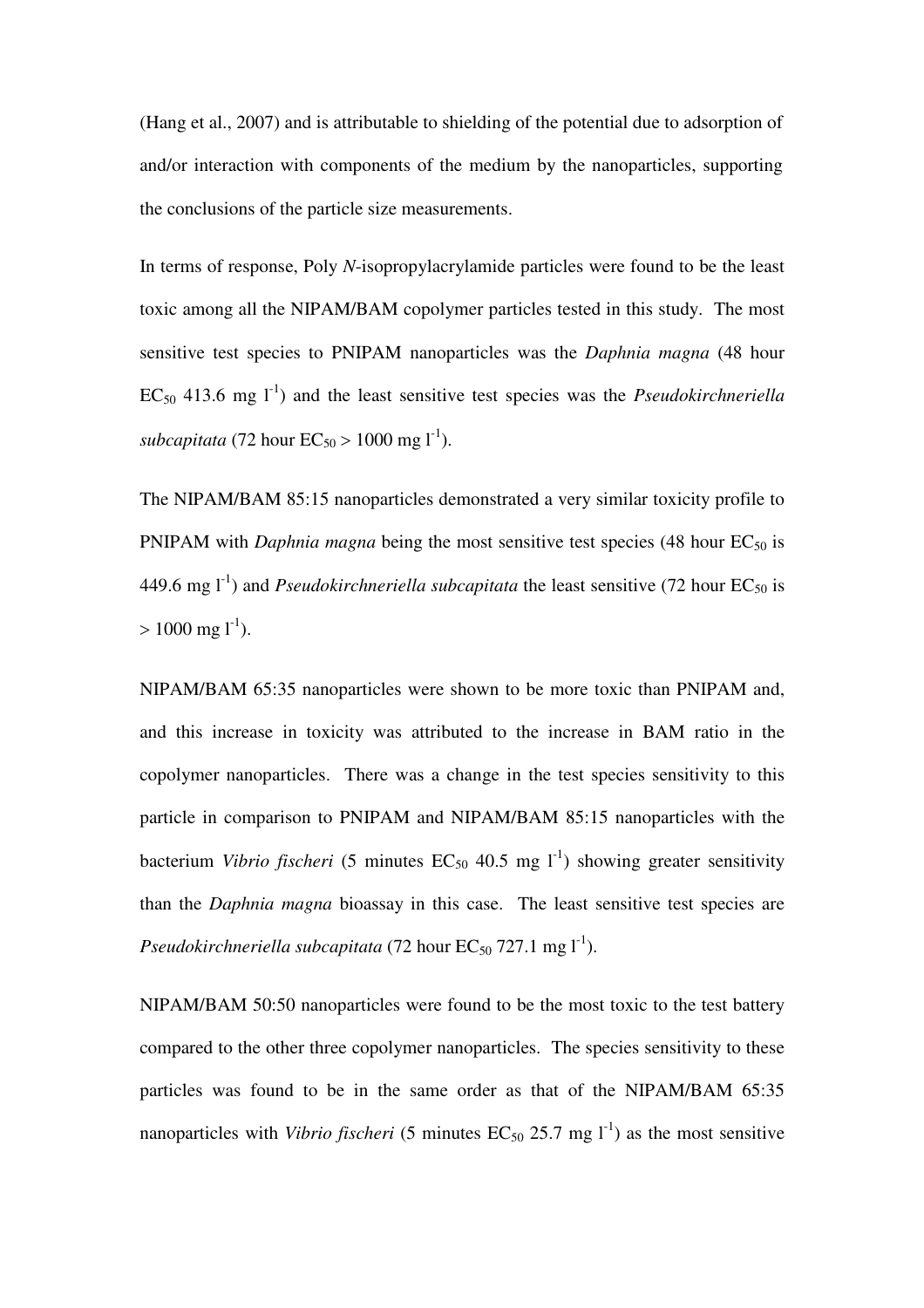and *Pseudokirchneriella subcapitata* (72 hour  $EC_{50}$  706.7 mg  $I<sup>-1</sup>$ ) as the least sensitive test.

The sensitivity of the test species varied as the physicochemical characteristics of the PNIPAM and NIPAM/BAM copolymer particles changed. The most sensitive bioassay for PNIPAM and NIPAM/BAM 85:15 particles was found to be the immobilisation of *Daphnia magna* (48 hour EC<sub>50</sub>) followed by mortality of *Thamnocephalus platyurus* (24 hour  $LC_{50}$ ). The most sensitive test for NIPAM/BAM 65:35 and NIPAM/BAM 50:50 particles was the Microtox*®* assay (*Vibrio fischeri*, 5 minutes  $EC_{50}$ ) followed by the immobilisation of *Daphnia magna* (48 hour  $EC_{50}$ ) and mortality of *Thamnocephalus platyurus* (24 hour  $LC_{50}$ ). The least sensitive bioassay was the *Pseudokirchneriella subcapitata* (72 hour  $LC_{50}$ ) for the four test particles. The cytotoxicity of PNIPAM and NIPAM/BAM 85:15 was studied in RTG-2 cells and from this study it was observed that there was no significant difference in terms of cell viability between control and cells exposed to the polymer particles. Neither the PNIPAM nor NIPAM/BAM 85:15 particles were found to be toxic to the fish cells at the concentrations and timepoints tested in this study. Cytotoxicity in RTG-2 was assessed at the recommended growth temperature of  $20^{\circ}$ C. NIPAM/BAM 65:35 and NIPAM/BAM 50:50 were demonstrated to form large aggregates at this temperature, due to the low LCST, which led to both materials floating in the cell culture media. For a cytotoxicity assessment the particles should be fully dispersed and capable of interaction with the cells so in this case it was not considered practical to test these particles with the cell line.

The toxicity of the polymer nanoparticles gradually increased in all of the test species (except RTG-2 cells) as a function of increasing BAM ratio. This relationship with increasing ratio of BAM is shown for the  $EC_{50}$  of the 24 and 48 h acute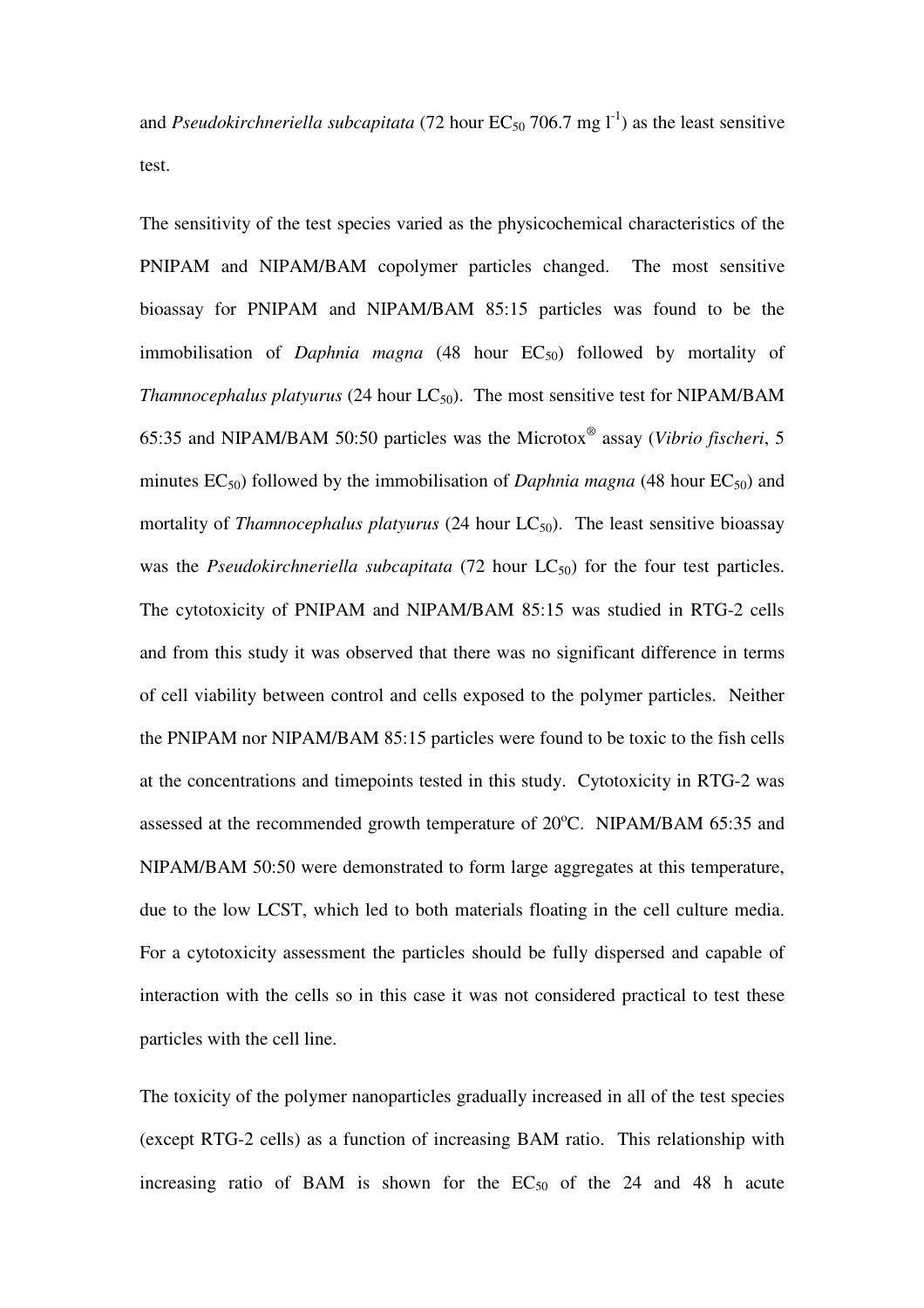immobilisation test with *Daphnia magna* in Figure 6. An increase in the ratio of the monomer BAM was also shown to cause a concomitant decrease in the  $LC_{50}$  value (i.e. more toxic) following 24 h exposure of the invertebrate *Thamnocephalus platyurus* (Figure 7). The monomer ratio has, however, also been shown to be correlated to the measured zeta potential and therefore the measured ecotoxic response can be correlated with the zeta potential as shown in Figure 8.

No correlation with particle size was observed for the test results and thus the increased toxic response must be associated with the decreased hydrophillicity and therefore zeta potential of the copolymer particles with increasing BAM content. For a given particle composition, the zeta potentials are significantly reduced in all growth media, indicating a further decrease of hydrophillicity due to charge screening by the ionic salts of the media. It is worth noting that, for the 50:50 and 65:35 NIPAM/BAM copolymer nanoparticles, the degree of screening is highest for the Microtox diluent (Figure 2), and that this assay shows the highest sensitivity for these particles. For the PNIPAM and 85:15 NIPAM/BAM particles, the most screened zeta potential is in the *Daphnia* medium, and again the *Daphnia* assay was seen to be the most sensitive assay for these particles. This observation may point towards a better understanding of the mechanisms of the toxic response. In, for example, studies of the toxic response of mammalian cells to carbon nanotubes, it has been seen that medium depletion by interaction with the molecular components of the medium results in a significant indirect toxic response (Casey et al., 2008). The interaction with the medium components implied here could similarly contribute to the toxic response observed. The change to the effective composition of the media used here may be quantitatively represented by the reduction of the zeta potential of the respective particles on going from water to the media. Figure 9 shows a correlation of the observed toxic response in the *Daphnia magna* system after 24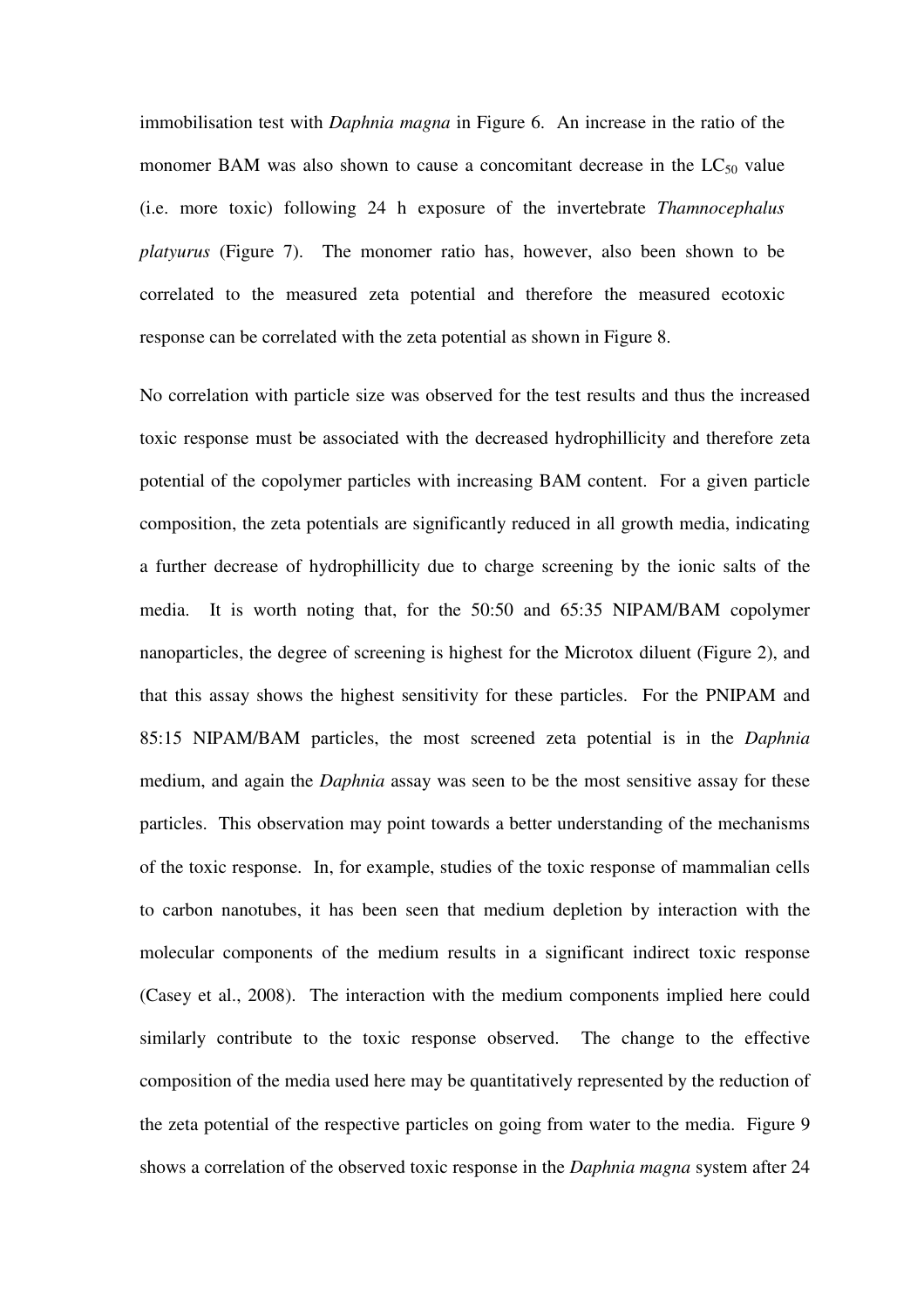h with the change in the zeta potential of the polymer nanoparticles in the *Daphnia* medium. Thus the interaction of the particles with the medium can be correlated with the toxic response suggesting a secondary toxic mechanism, similar to that observed in mammalian cells exposed to single walled carbon nanotube samples. Although the media for the test species employed here is very different in nature to that used for mammalian cytotoxicity, in that it is made up of salts to modify the aqueous environment rather than essential nutrients, the interaction with the medium components implied here could result in changes in the ionic strength of the media and similarly contribute to the toxic response observed. This correlation of response to reduction of zeta potential does not simply correlate to all endpoints for a given particle composition however, and the correlation with the remnant particle zeta potential demonstrated in Figures 8 implies an intrinsic primary toxic response which is dependent on nanoparticle composition. Further studies of particle uptake by the different species are therefore merited to further understand the mechanisms underlying the toxic response. Additionally, parallel studies on the test species in media systematically depleted of individual salt components may shed additional light on the toxicity mechanism.

#### **Conclusions**

PNIPAM and NIPAM/BAM nanoparticles are well known thermoresponsive particles and to the best of our knowledge there is no ecotoxicity data of NIPAM/BAM nanoparticles available to date. The most sensitive ecotoxicological assay for PNIPAM and NIPAM/BAM 85:15 nanoparticles was the immobilisation of *Daphnia magna* (48 hour  $EC_{50}$ ) and for NIPAM/BAM 65:35 and NIPAM/BAM 50:50 nanoparticles was the Microtox<sup>®</sup> assay (*Vibrio fischeri*, 5 minutes  $EC_{50}$ ). The least sensitive bioassay was *Pseudokirchneriella subcapitata* (72 h  $EC_{50}$ ) for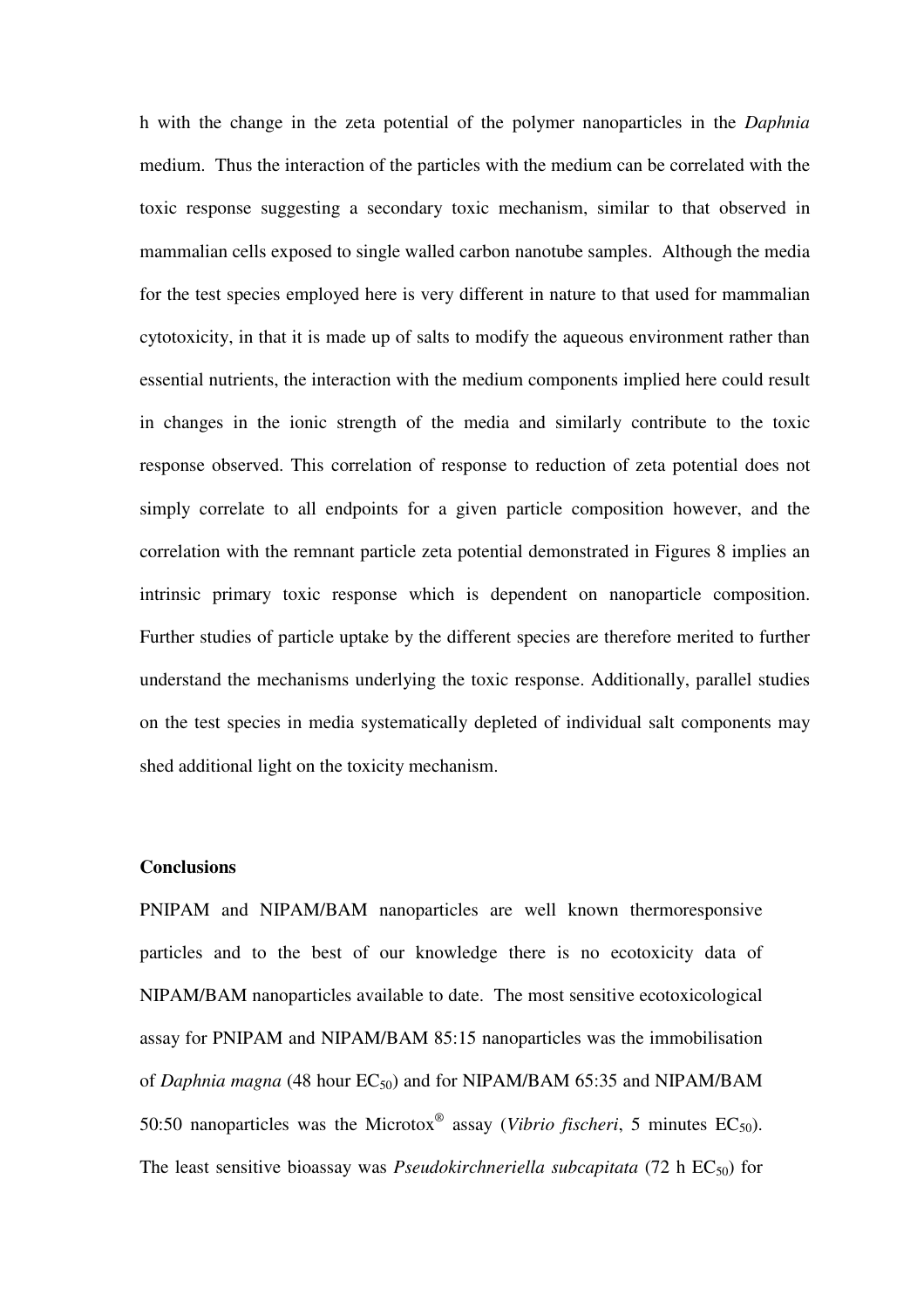the four nanomaterials tested. An important conclusion from the study therefore is that the sensitivity of each assay is dependent on the physico-chemical characteristics of the particle, emphasising the importance of a multi-trophic approach. As the ratio of BAM increases in the copolymer nanoparticle the toxicity was increased in all the test species, despite the fact that the particles with the highest ratio of BAM were highly aggregated. The toxicity trend for different nanoparticles was NIPAM < NIPAM/BAM 85:15 < NIPAM/BAM 65:35 < NIPAM/BAM 50:50, which suggests that there is a significant effect due to particle hydrophobicity and the surface free energy (Lynch et al., 2005). This is confirmed by the correlation of the toxic response with the observed zeta potential of the particles in the medium. The correlation of the toxic response in *Daphnia magna* with the reduction in zeta potential points towards a contribution of secondary effects due to modification of the medium. No dependence of the toxic response on the particle size was observed however. Nevertheless the study gives a clear dependence of the toxic response on the particle composition pointing towards structure-activity relationships.

The observed effects and interpretation of their consequences for nanoparticle fate and behaviour in the environment will be probed in further detail via the utilisation of bulk-fluorescently labelled particles of identical composition, allowing visualisation of the interaction between the particles and test species.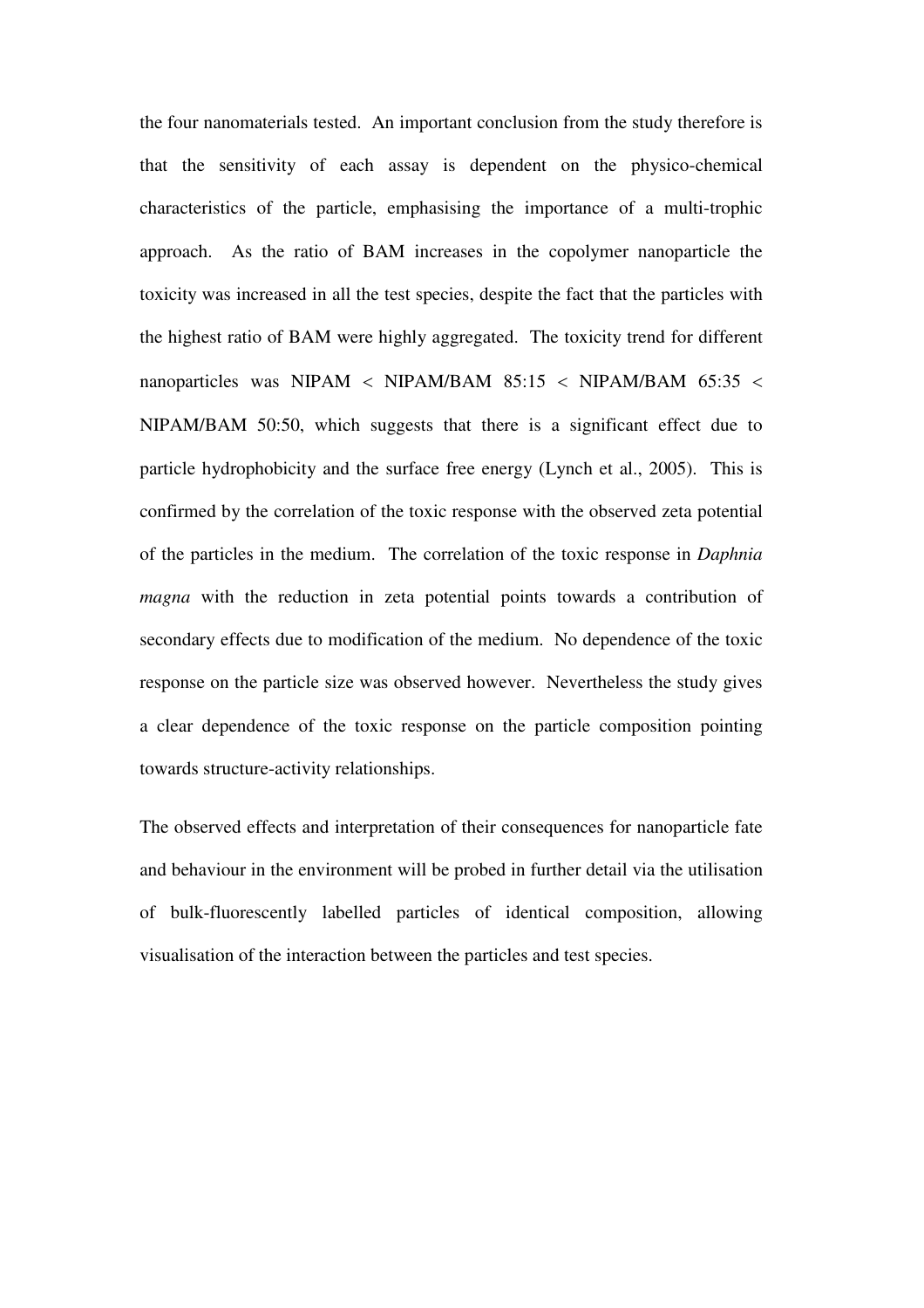#### **Acknowledgements**

This work was conducted under the framework of the INSPIRE programme, funded by the Irish Government's Programme for Research in Third Level Institutions, Cycle 4, National Development Plan 2007-2013, supported by the European Union Structural Fund. Additional funding from EPA (TT, 2006-PhD-RCA-19) and EU FP6 STREP project NanoInteract (IL) is acknowledged. We sincerely thank the Shannon Aquatic Toxicology Laboratory (SATL) especially Mr. Robert Hernan and Ms. Kathleen O' Rourke for providing *Daphnia magna* start up cultures.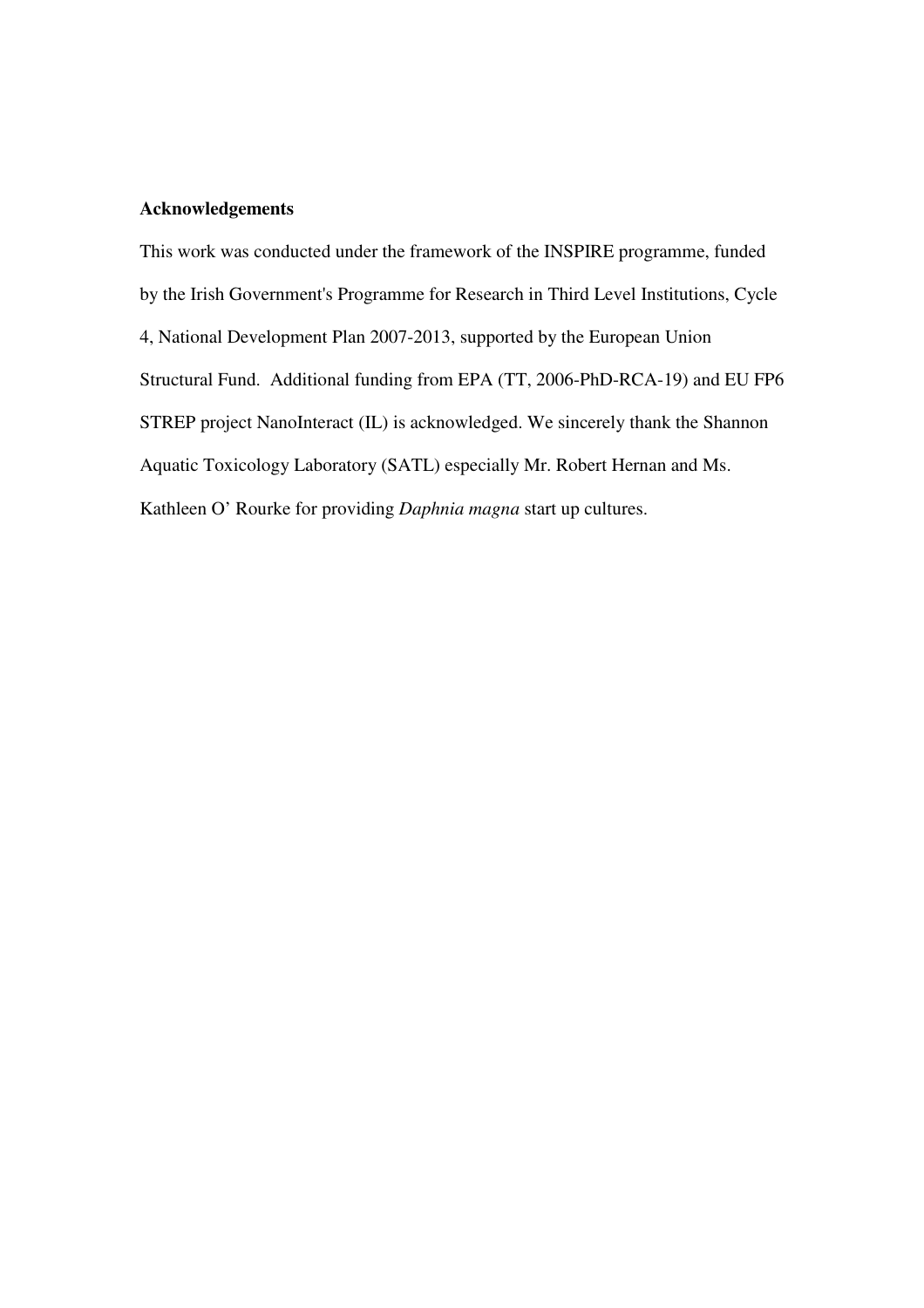#### **List of Figure Legends**

Figure 1. Particle size measurement of different nanoparticles in Microtox diluent (MD) as a function of increasing temperature.  $(-\triangle -$  PNIPAM;  $-\triangle P(NIPAM/BAM)$  85:15;  $-\rightarrow$   $P(NIPAM/BAM)$  65:35; and  $-\rightarrow$   $P(NIPAM/BAM)$ 50:50 nanoparticles. Data is presented as the mean  $\pm$  SD (N=6).

Figure 2. Zeta potential of PNIPAM and P(NIPAM/BAM) copolymer particles in different media. ( $\blacksquare$ ) MQ; ( $\blacksquare$ ) AM; ( $\blacksquare$ ) MD; ( $\blacksquare$ ) DM. Data is presented as the mean  $\pm$  SD (N=6).

Figure 3. Effect of NIPAM and NIPAM/BAM nanoparticles on algal growth inhibition.  $\Box$  NIPAM;  $\Box$  NIPAM/BAM 85:15;  $\Box$  NIPAM/BAM 65:35;  $\Box$ ) NIPAM/BAM 50:50. Data is presented as the mean  $\pm$  SD (N=3). \*Denotes significant difference from control ( $P \le 0.05$ ).

Figure 4. Effect of PNIPAM (a); P(NIPAM/BAM) 85:15 (b); P(NIPAM/BAM) 65:35 (c); and P(NIPAM/BAM) 50:50 (d) particles on immobilisation of *Daphnia magna* after ( $\Box$ ) 24 hour and ( $\Box$ ) 48 hours. Data is presented as the mean  $\pm$  SD (N=3). \*Denotes significant difference from control (*P* ≤ 0.05).

Figure 5. Effect of PNIPAM  $\Box$  and P(NIPAM/BAM) 85:15  $\Box$  (a); P(NIPAM/BAM) 65:35 (b); and P(NIPAM/BAM) 50:50 (c) particles on lethality of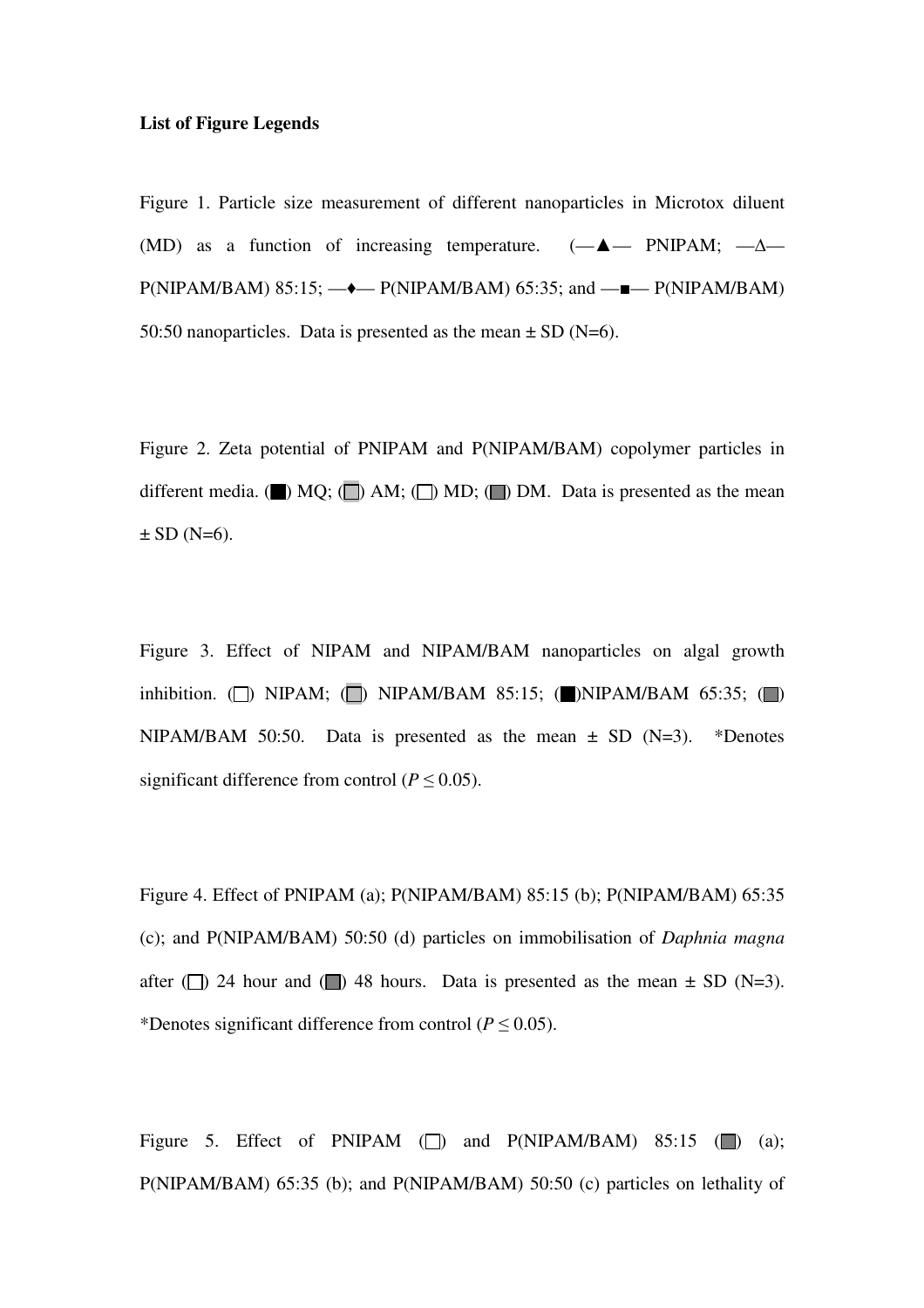*Thamnocephalus platyurus.* Data is presented as the mean  $\pm$  SD (N=3). \*Denotes significant difference from control (*P*≤ 0.05).

Figure 6. Relationship between 24 hour ( $\Box$ ) and 48 hour ( $\Box$ ) EC<sub>50</sub> for immobilisation of *Daphnia magna* following exposure to PNIPAM and different NIPAM/BAM copolymer particles.

Figure 7. Effect of PNIPAM and different NIPAM/BAM copolymer nanoparticles on 24 h LC<sub>50</sub> in *Thamnocephalus platyurus*.

Figure 8. Effect of zeta potential of different copolymer nanoparticles on immobilisation of *Daphnia magna* based on the  $\Box$ ) 24 hour;  $\Box$ ) and 48 hour EC<sub>50</sub> results.

Figure 9. Correlation between change in zeta potential and  $EC_{50}$  in immobilisation of *Daphnia magna* with different NIPAM and NIPAM/BAM copolymer.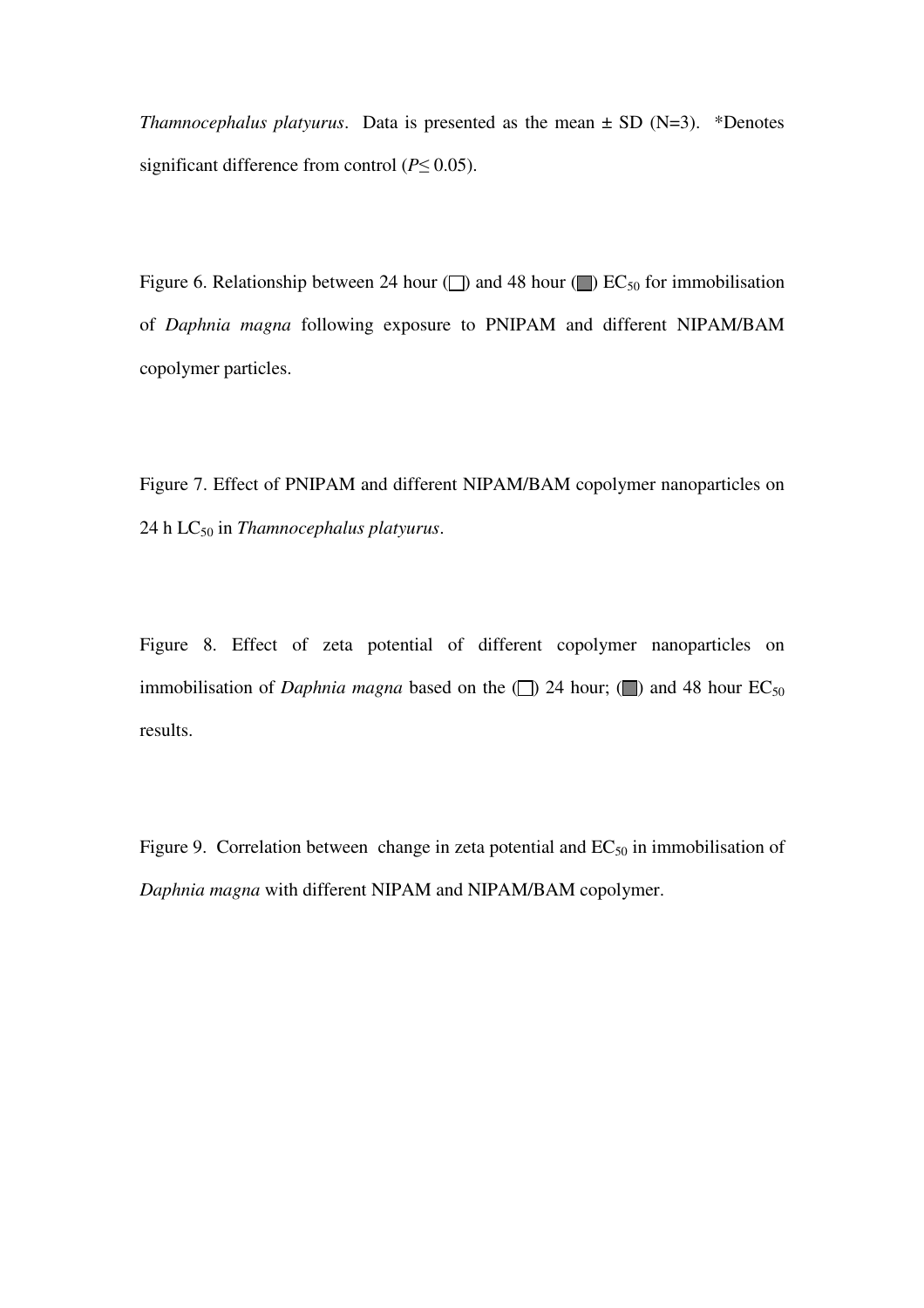#### **List of Table legends**

Table 1. Particle size of PNIPAM and NIPAM/BAM copolymer nanoparticles in different test media and temperature.

Table 2. Ecotoxicity data for poly-*N*-isopropylacrylamide P(NIPAM) nanoparticles on selected test species and endpoints.

Table 3. Ecotoxicity data for *N-iso*propylacrylamide-co-*N-tert*-butylacrylamide (NIPAM/BAM 85:15) copolymer nanoparticles on selected test species and endpoints.

Table 4. Ecotoxicity data for *N-iso*propylacrylamide-co-*N-tert*-butylacrylamide (NIPAM/BAM 65:35) copolymer nanoparticles on selected test species and endpoints.

Table 5. Ecotoxicity data for *N-iso*propylacrylamide-co-*N-tert*-butylacrylamide (NIPAM/BAM 50:50) copolymer nanoparticles on selected test species and endpoints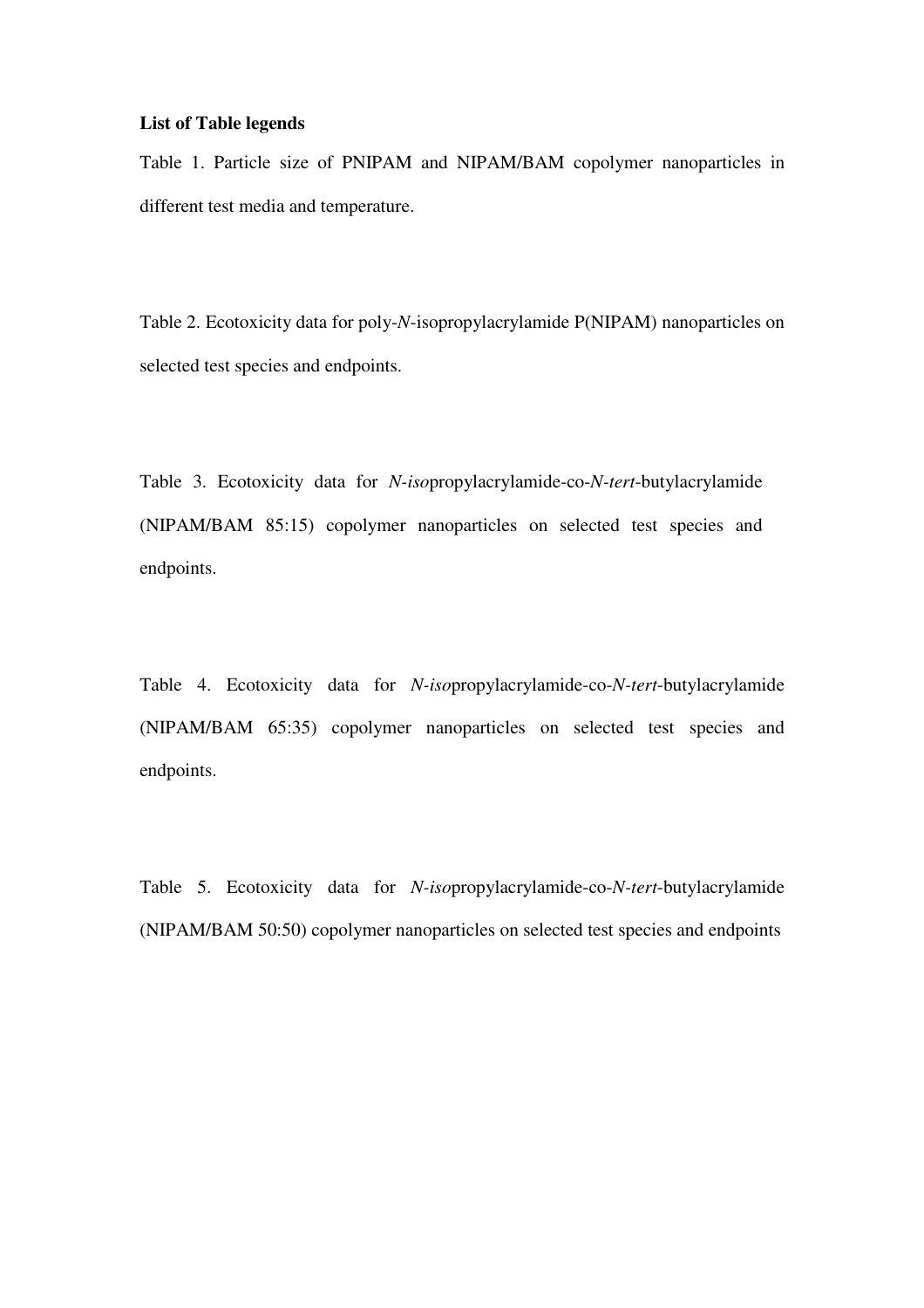#### **References**

Allen, L. T., Fox, E.J., Blute, I., Kelly, Z.D., Rochev, Y., Keenan, A.K., Dawson, K.A., Gallagher, W.M., 2003. Interactions of soft condensed materials with living cells: phenotype/transcriptome correlations for the hydrophobic effect. Proc. Natl. Acad. Sci. USA.100, 6331-6336.

Azur Environmental (1998). Microtox<sup>®</sup> acute toxicity basic test procedures, Report, Carlsbad, CA. pp 1-13.

Blasi, P., Giovagnoli, S., Schoubben, A., Ricci, M., Rossi, C., 2007. Solid lipid nanoparticles for targeted brain drug delivery. Adv. Drug Del. Rev. 59, 454–477.

Baun, A., Sorensen, S.N., Rasmussen, R.F., Hartmann, N.B., Koch, C.B., 2008. Toxicity and bioaccumulation of xenobiotic organic compounds in the presence of aqueous suspensions of aggregates of nano- $C_{60}$ . Aquat. Toxicol. 86, 379-387.

BS EN ISO 6341 (1996). Water Quality Determination of the Inhibition of the Mobility of *Daphnia magna* Strauss (Cladocera, Crustacea) Acute Toxicity Test. British Standards Institution, London.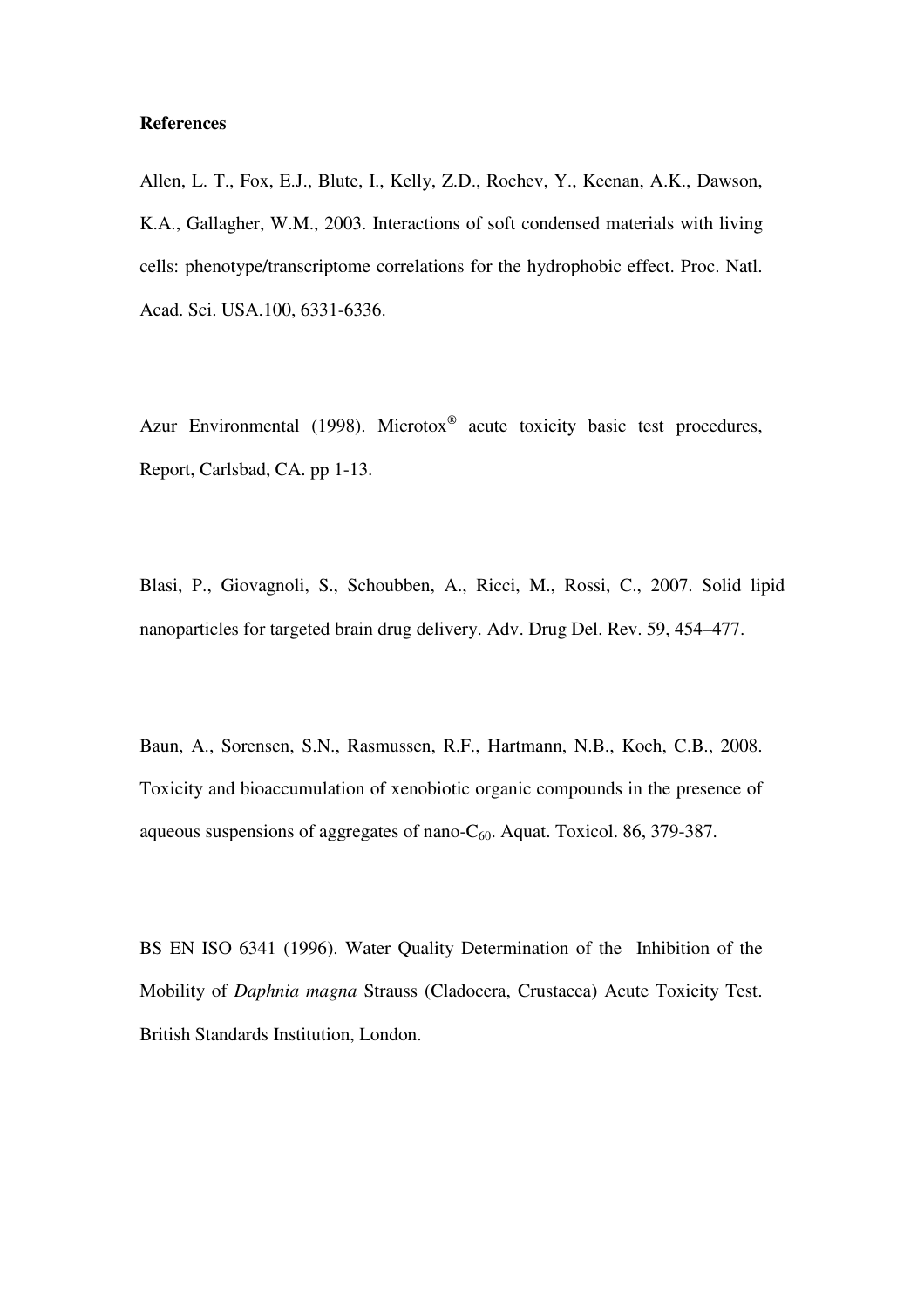Cabaleiro-Lago, C., Quinlan-Pluck, F., Lynch, I., Lindman, S., Minogue, A.M., Thulin, E., Walsh, D.M., Dawson, K.A., Linse, S. 2008. Inhibition of amyloid β protein fibrillation by polymeric nanoparticles. JACS, in press.

Casey, A., Herzog, E., Lyng, F.M., Byrne, H.J., Chambers, G., Davoren, M., 2008. Single walled carbon nanotubes induce indirect cytotoxicity by medium depletion in A549 lung cells. Toxicol. Lett.179, 78-84.

Cedervall, T., Lynch, I., Foy, M., Berggård, T., Donnelly, S.C., Cagney, G., Linse, S., Dawson, K.A., 2007. Detailed identification of plasma proteins adsorbed on copolymer nanoparticles. Angew. Chem. Int. Ed. Engl. 46, 5754-5756.

Cheng, J., Flahaut, E., Cheng, S.H., 2007. Effect of carbon nanotubes on developing zebrafish (*Danio rerio*) embryos. Environmental Toxicology and Chemistry. 26, 708- 716.

Davoren, M., Fogarty, M., 2006. In vitro cytotoxicity assessment of the biocidal agents sodium o-phenylphenol, sodium o-benzyl-p-chlorophenol, and sodium ptertiary amylphenol using established fish cell lines. Toxicol. In Vitro 20, 1190–1201.

Davoren, M., Ní Shuílleabháin, S., Hartl, M.G.J., Sheehan, D., O'Brien, N.M., O'Halloran, J., Van Pelt, F.N.A.M., Mothersill, C., 2005. Assessing the potential of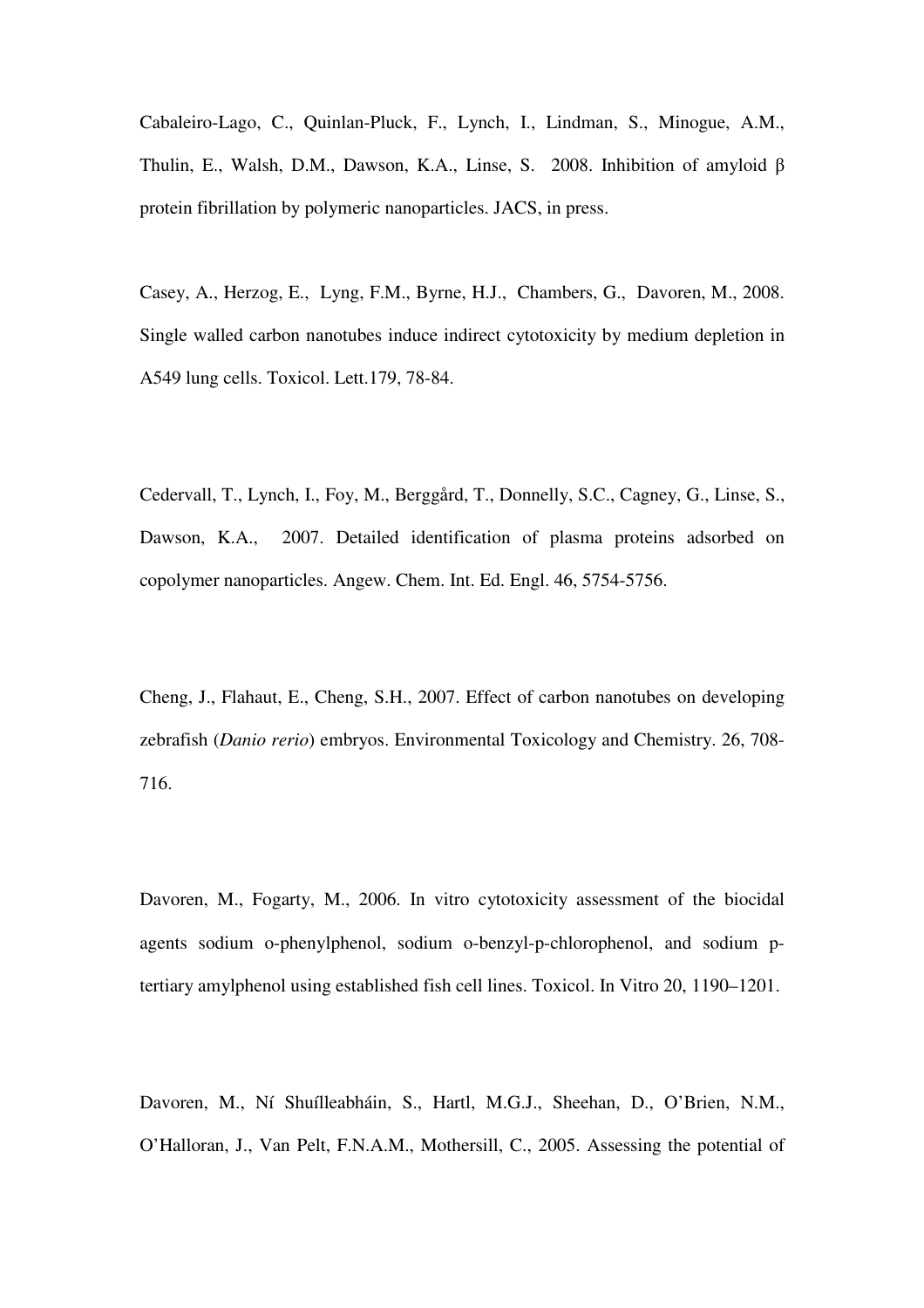fish cell lines as tools for the cytotoxicity testing of estuarine sediment aqueous elutriates. Toxicol. In Vitro 19, 421–431.

Dobrovolskaia, M.A., McNeil, SC., 2007, Immunological properties of engineered nanomaterials. Nat. Nanotechnol. 2, 469-478.

Federici, G., Shaw, B.J., Handy, R.D., 2007. Toxicity of titanium dioxide nanoparticles to rainbow trout (Oncorhynchus mykiss): Gill injury, oxidative stress, and other physiological effects. Aquat. Toxicol. 84, 415-430.

Gagńe, F., Auclair, J., Turcotte, P., Fournier, M., Gagnon, C., Sauve, S., Blaise, C., 2008. Ecotoxicity of CdTe quanum dots to fresh water mussels: Impacts on immune system, oxidative stress and genotoxicity. Aquat. Toxicol. 86, 333-340.

Hang, J. Z., Zhang, Y. F., Shi, L. Y., Feng, X., 2007. Electrokinetic properties of barite nanoparticles suspensions in different electrolyte media. Journal of Materials Science. 42, 9611-9616.

Heinlaan, M., Ivask, A., Blinova, I., Dubourguier, H.C., Kahru, A., 2008. Toxicity of nanosized and bulk ZnO, CuO and TiO<sub>2</sub> to bacteria *Vibrio fischeri* and crustaceans *Daphnia magna* and *Thamnocephalus platyurus*. Chemosphere. 71, 1308-1316.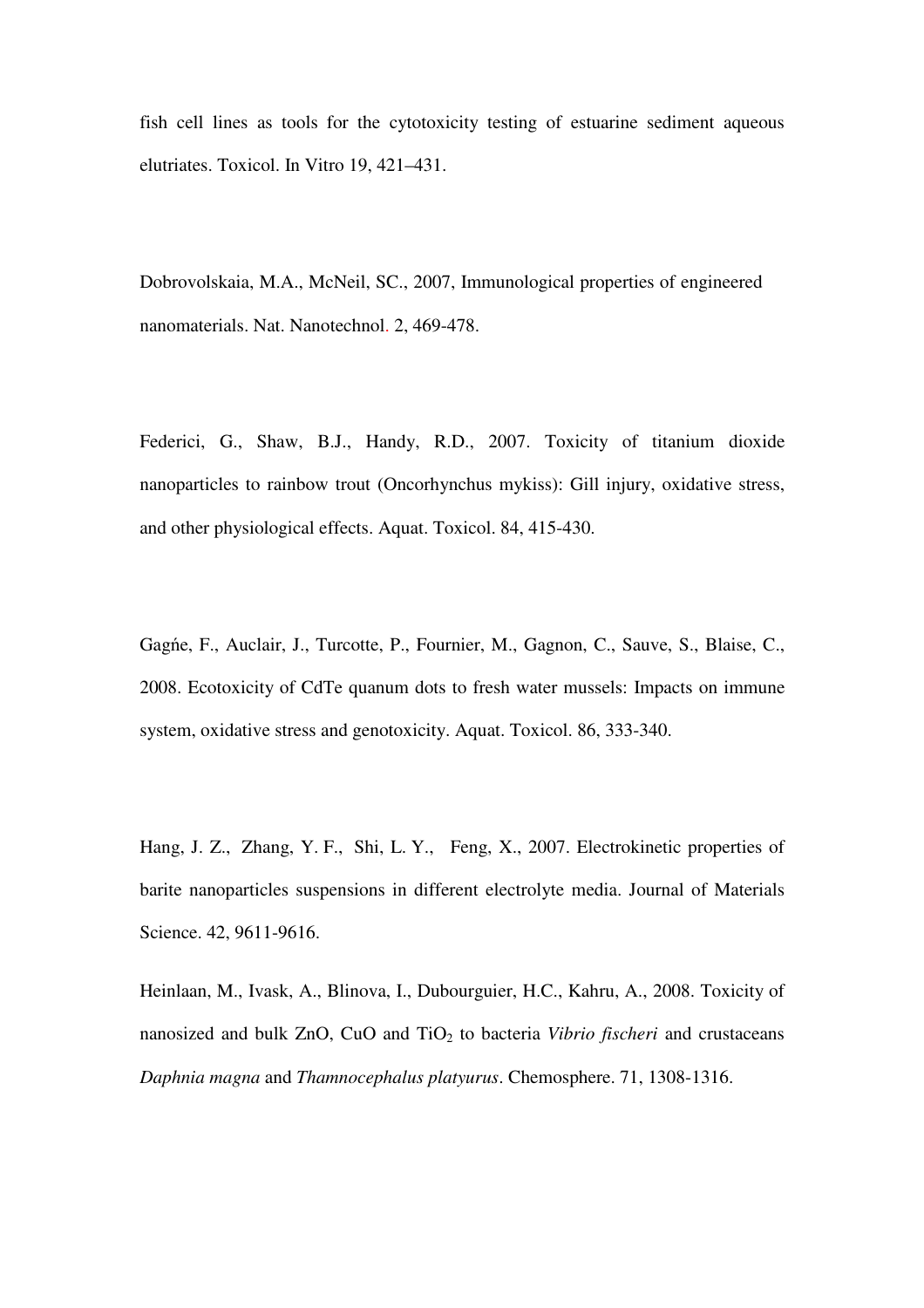Hsiue, G.H., Chang, R.W., Wang, C.H., Lee, S.H., 2003. Development of in situ thermosensitive drug vehicles for glaucoma therapy. Biomaterials. 24, 2423-2430.

Hsiue, G.H., Hsu, S.H., Yang, C.C., Lee, S.H., Yang, I.K., 2002. Preparation of control release ophthalmic drops, for glaucoma therapy using thermosensitive poly-*N*isopropylacrylamide. Biomaterials. 23, 457-462.

Ito, F., Fujimori, H., Honnamia, H., Kawakamid, H., Kanamura, K., Makino, K., 2008. Effect of polyethylene glycol on preparation of rifampicin-loaded PLGA microspheres with membrane emulsification technique. Colloids and Surfaces B: Biointerfaces. 66: 65-70.

Kavanagh, C.A., Gorelova, T.A., Selezneva, I.I., Rochev, Y.A., Dawson, K.A., Gallagher, W.M., Gorelov, A.V., Keenan, A.K. 2005. Poly(N-isopropylacrylamide) copolymer films as vehicles for the sustained delivery of proteins to vascular endothelial cells. J. Biomed. Mater. Res. A. 72, 25-35.

Lin, D., Xing, B., 2007. Phytotoxicity of nanoparticles: Inhibition of seed germination and root growth. Environ. Pollut.150, 243-50.

Linse, S., Lago, C.C., Xue, W.F., Lynch, I., Lindman, S., Thulin, E., Radford, S.E., Dawson, K.A., 2007. Nucleation of protein fibrillation by nanoparticles. Proc. Natl. Acad. Sci. USA. 104, 8691-8696.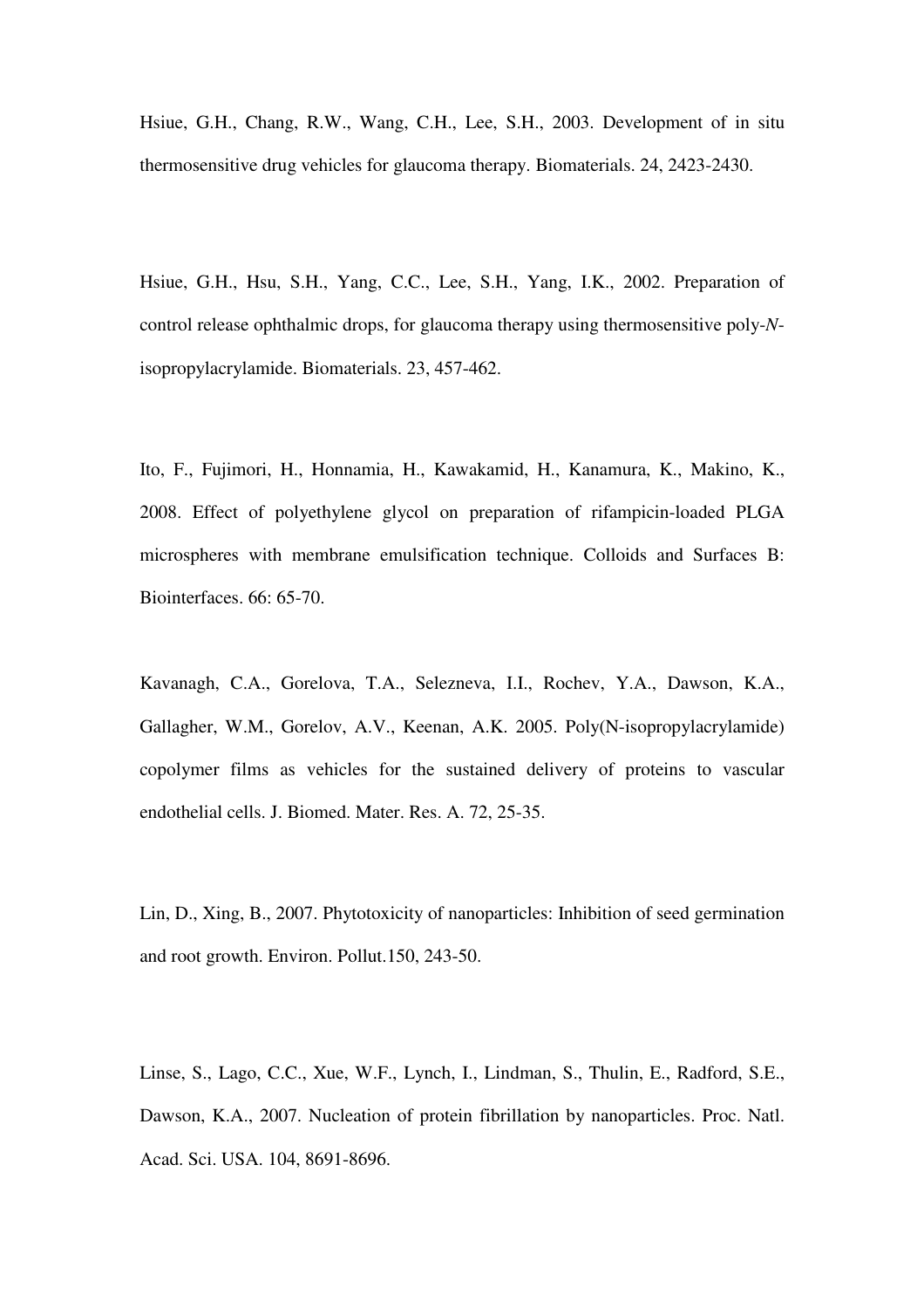Lovern, S.B., Klaper, R., 2006. Daphnia magna mortality when exposed to titanium dioxide and fullerene  $(C_{60})$  nanoparticles. Environmental Toxicology and Chemistry. 25, 1132-1137.

Lovern, S.B., Strickler J.R., Klaper, R., 2007. Behavioral and physiological changes in Daphnia magna when exposed to nanoparticle suspensions (titanium dioxide, nano-C60, and C60HxC70Hx). Environ. Sci. Technol. 41, 4465-7.

Lynch, I., Blute, I.A., Zhmud, B., MacArtain, P., Tosetto, M., Allen, L.T., Byrne, H.J., Farrell, G.F., Keenan, A.K., Gallagher, W.M., Dawson, K.A. 2005. Correlation of the Adhesive Properties of Cells to *N*-Isopropylacrylamide/*N*-*tert*-Butylacrylamide Copolymer Surfaces with Changes in Surface Structure Using Contact Angle Measurements, Molecular Simulations, and Raman Spectroscopy. Chem. Mater. 17, 3889 - 3898.

Meng, H., Chen, Z., Xing, G., Yuan, H., Chen, C., Zhao, F., Zhang, C., Zhao, Y., 2007.Ultrahigh reactivity provokes nanotoxicity: Explanation of oral toxicity of nano-copper particles. Toxicology Letters, 175, 102-110

Mortimer, M., Kasemets, K., Heinlaan, M., Kurvet, I., Kahru, A., 2008. High throughput kinetic *Vibrio fischeri* bioluminescence inhibition assay for study of toxic effects of nanopartcles. Toxicol. In Vitro, 22, 1412-1417.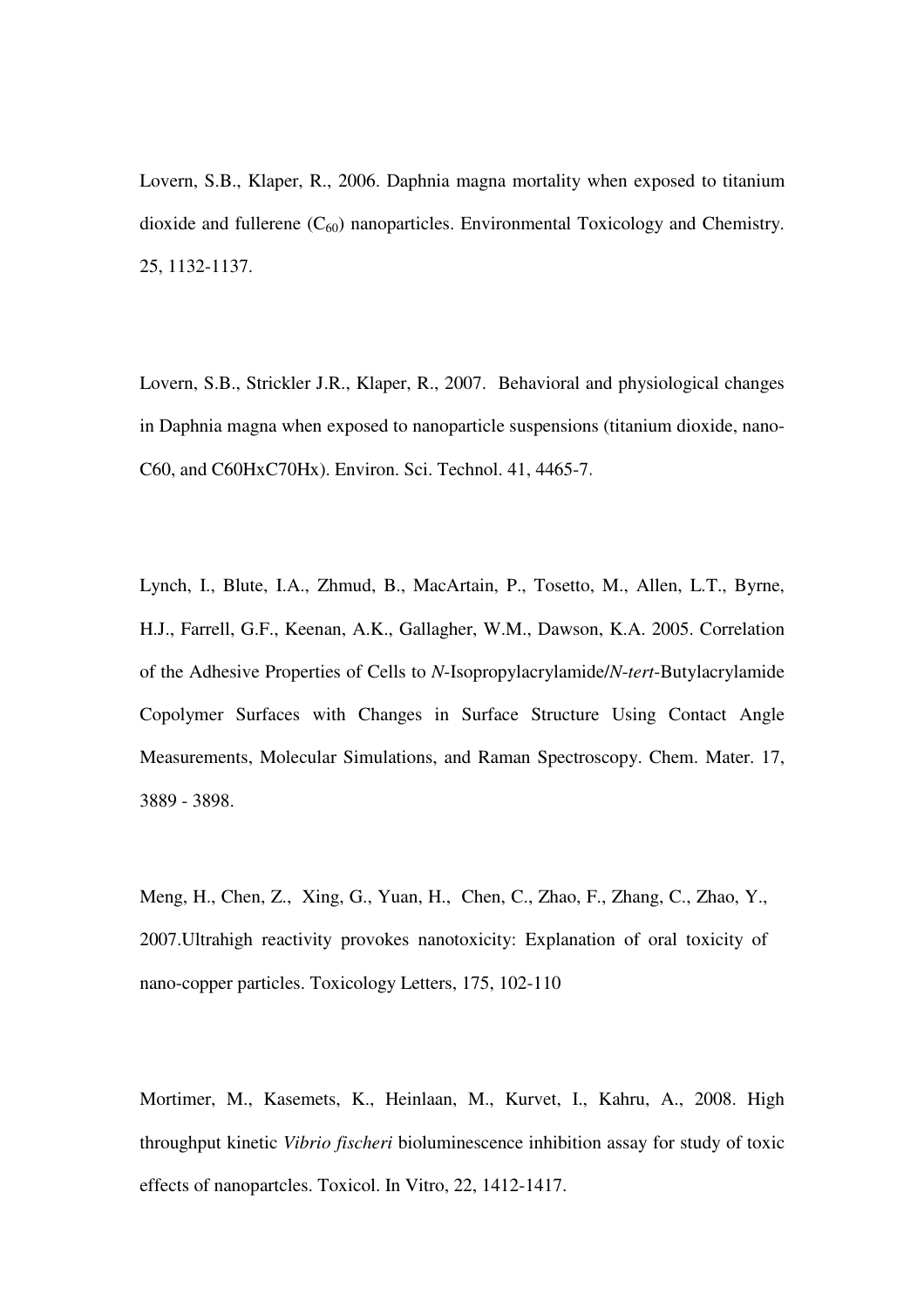Naha, P.C., Kanchan,V., Manna, P.K., Panda, A.K., 2008a. Improved bioavailability of orally delivered insulin using Eudragit L 30D coated PLGA microparticle. J. Microencapsul. 25, 248-256.

Naha, P.C., Kanchan, V., Panda, A.K., 2008b. Evaluation of parenteral depot insulin formulation using PLGA and PLA microparticles. J. Biomater. Appl. (In press) .

Nowack, B., Bucheli, T.D., 2007. Occurence, behavior and effects of nanoparticles in the enironment. Environmental Pollution. 150, 5-22.

Nyholm, N. 1990. Expression of results from growth inhibition toxicity tests with algae. Arch. Environ. Contam. Toxicol*.* 19, 518-522.

Oberdörster, G., Oberdörster, E., Oberdörster, J., 2005. Nanotoxicology: an emerging discipline evolving from studies of ultra fine particles. Environ. Health Perspect. 113, 823-839.

OECD, 2002. Guideline for testing of chemicals. In: Freshwater Alga and Cyanobacteria, Growth Inhibition Test, Method 201, OECD.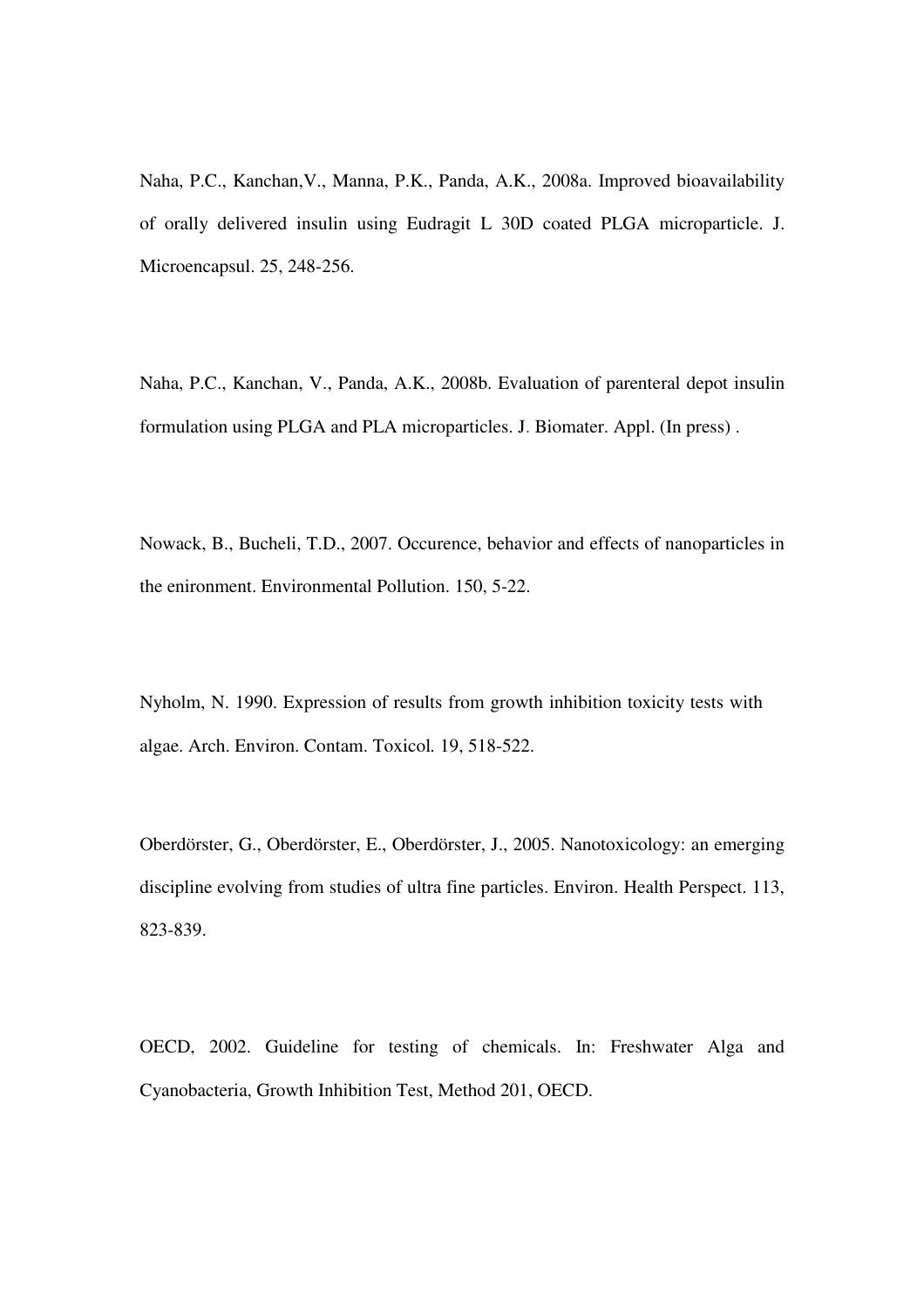Papageorgiou, I., Brown, C., Schins, R., Singh, S., Newson, R., Davis, S., Fisher, J., Ingham E., Case C.P. 2007. The effect of nano- and micron-sized particles of cobalt– chromium alloy on human fibroblasts in vitro. Biomaterials 28, 2946-2958.

Poland, C.A., Duffin, R., Kinloch, I., Maynard, A., Wallace, W.A.H., Seaton, A., Stone, V., Brown, S., MacNee, W., Donaldson, K., 2008. Carbon nanotubes introduced into the abdominal cavity of mice show asbestos like pathogenicity in a pilot study. Nat. Nanotechnol. 3, 423-428.

Silva, C.M., Ribeiro, A.J., Ferreira, D., Veiga, F., 2006. Insulin encapsulation in reinforced alginate microparticles prepared by internal gelation. Eur J Pharm Sci 29, 148–159.

Singh,S., Shi, T., Duffin, R Albrecht, C., van Berlo, D., Höhr, D., Fubini, B., Martra, G., Fenoglio, I., Borm, P.J.A., Schins, R.P.F. 2007. Endocytosis, oxidative stress and IL-8 expression in human lung epithelial cells upon treatment with fine and ultrafine TiO2: Role of the specific surface area and of surface methylation of the particles. Toxicol Appl Pharmacol. 222, 141-151

Smith, C.J., Shaw, B.J., Handy, R.D., 2007. Toxicity of single walled carbon nanotubes to rainbow trout, (Oncorhynchus mykiss): respiratory toxicity, organ pathologies, and other physiological effects. Aquat. Toxicol. 82, 94-109.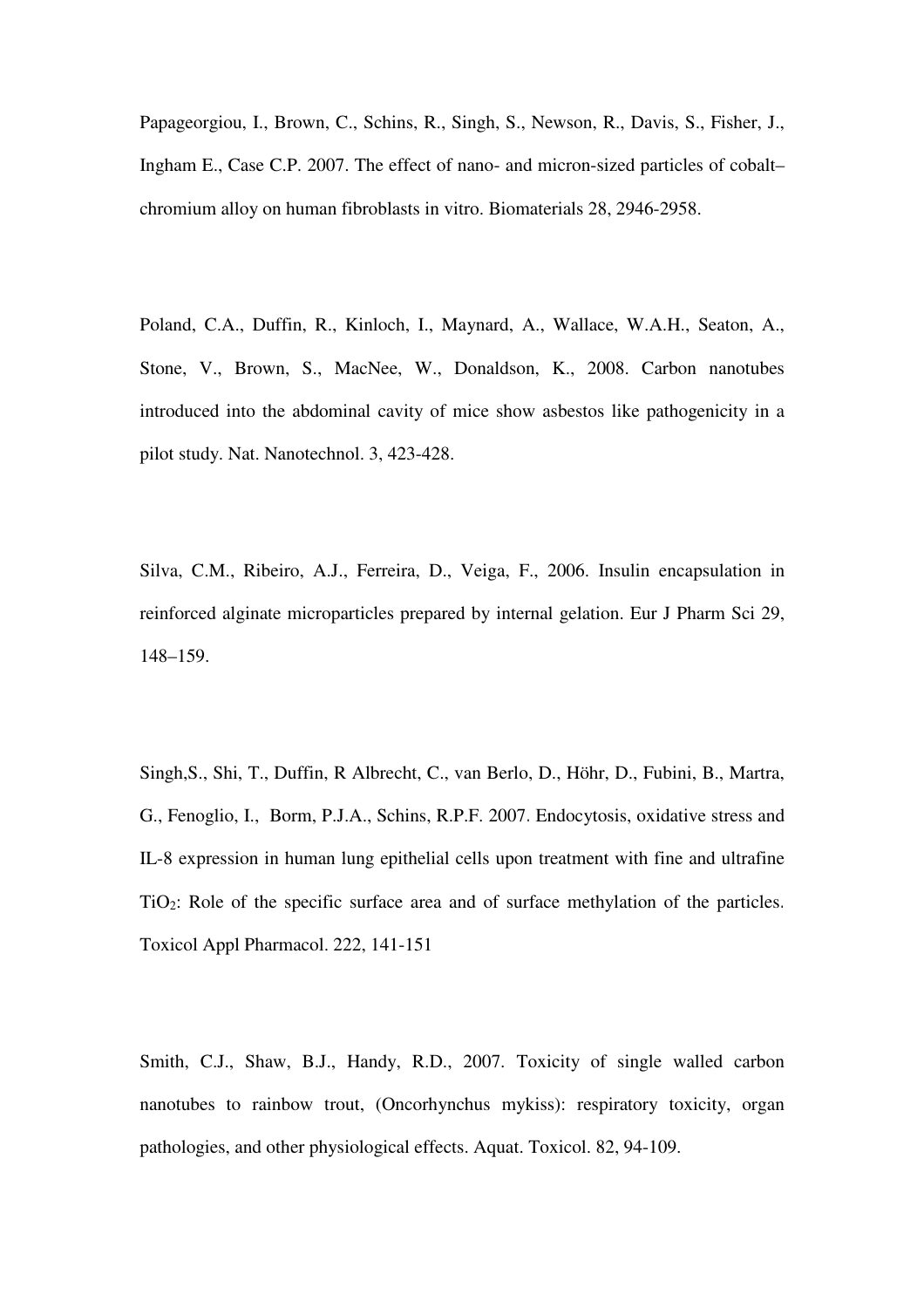Storrie, H., Mooney, D. J., 2006. Sustained delivery of plasmid DNA from polymeric scaffolds for tissue engineering. Adv. Drug. Del. Rev. 58, 500-514.

Sun, Y., Wang, J.C., Zhang, X., Zhang. Z.J., Zheng, Y., Chen, D., Zhang, Q., 2008. Synchronic release of two hormonal contraceptives for about one month from the PLGA microspheres: In vitro and in vivo studies. J. Control Rel. 129: 192-199.

Thamnotoxkit, F™., 1995. Crustacean toxicity screening test for freshwater. Standard Operating Procedure, Creasal, Deinze, Belgium.

Xu, F.J., Kang, E.T., Neoh, K.G., 2006. pH and temperature responsive hydrogel from crosslinked triblock copolymers prepared via consecutive atom transfer radical polymerization. Biomaterials. 27, 2787-2797.

Xu, F.Z., Zhong, S.P., Yung, L.Y.L., Kang, E.T., Neoh, K.G., 2004. Surface-active and stimuli-response polymer-Si(100) hybrid from surface-initiated atom transfer radical polymerization for control of cell adhesion. Biomacromolecules. 5, 2392- 2403.